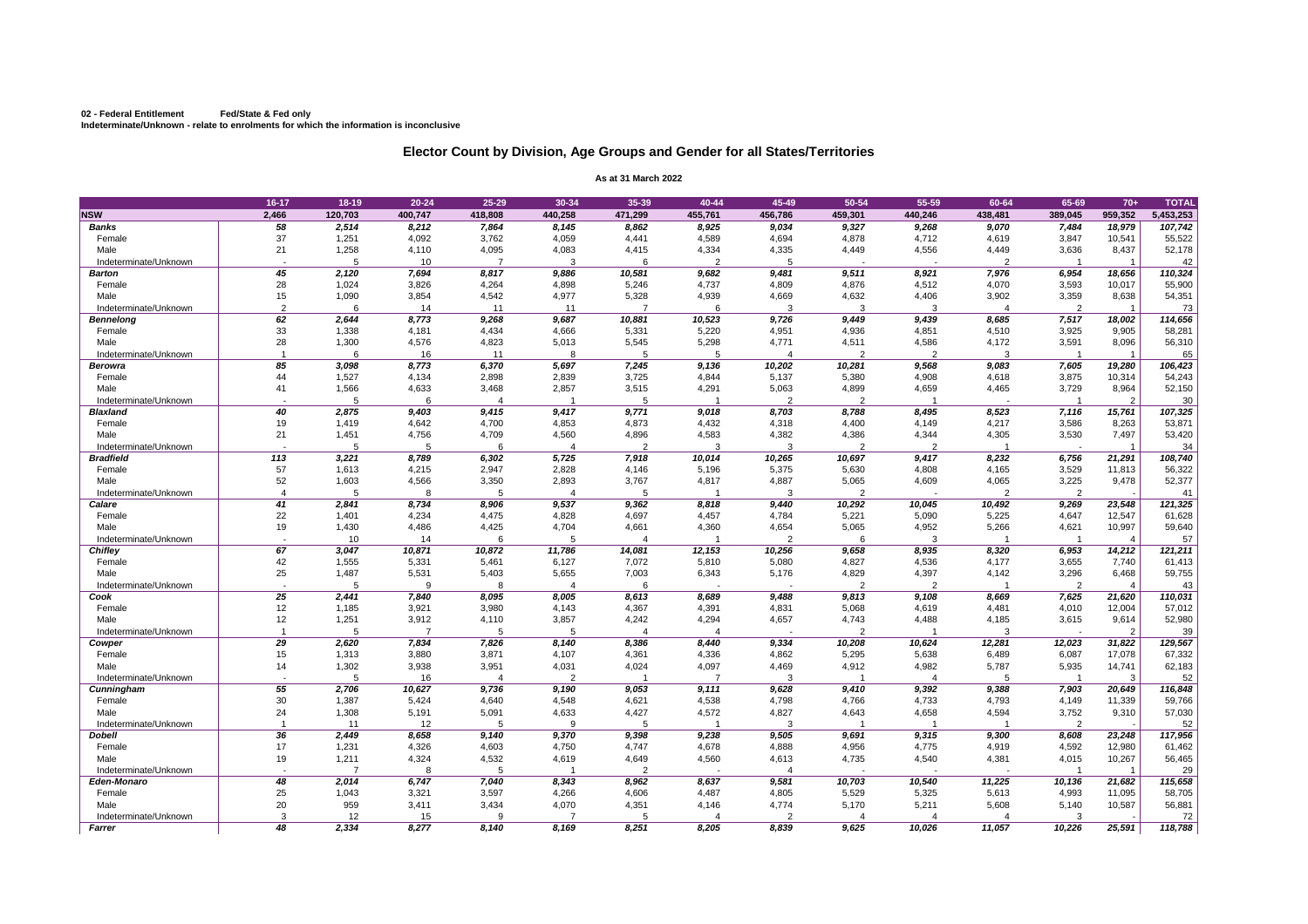|                        | 16-17          | $18 - 19$      | $20 - 24$      | 25-29          | 30-34           | 35-39           | 40-44           | 45-49           | 50-54          | 55-59          | 60-64          | 65-69          | $70+$           | <b>TOTAL</b>      |
|------------------------|----------------|----------------|----------------|----------------|-----------------|-----------------|-----------------|-----------------|----------------|----------------|----------------|----------------|-----------------|-------------------|
| Female                 | 30             | 1,252          | 4,130          | 3,973          | 4,152           | 4,254           | 4,197           | 4,545           | 4,917          | 5,128          | 5,598          | 5,155          | 13,501          | 60,832            |
| Male                   | 18             | 1,077          | 4,135          | 4,166          | 4,016           | 3,994           | 4,007           | 4,292           | 4,705          | 4,894          | 5,458          | 5,070          | 12,089          | 57,921            |
| Indeterminate/Unknown  |                |                | 12             |                |                 |                 |                 |                 |                |                |                |                |                 | 35 <sub>5</sub>   |
| <b>Fowler</b>          | 51             | 2,797          | 8,903          | 9,292          | 8,209           | 8,195           | 8,244           | 8,679           | 9,316          | 9,344          | 9,785          | 8,439          | 16,996          | 108,250           |
| Female                 | 26             | 1,405          | 4,451          | 4,433          | 4,045           | 4,146           | 4,328           | 4,452           | 4,837          | 4,548          | 4,879          | 4,417          | 8,964           | 54,931            |
| Male                   | 25             | 1,386          | 4,448          | 4,853          | 4,163           | 4,045           | 3,913           | 4,220           | 4,477          | 4,794          | 4,904          | 4,022          | 8,031           | 53,281            |
| Indeterminate/Unknown  |                |                |                | 6              |                 |                 |                 |                 | $\overline{2}$ | 2              | ာ              |                |                 | 38                |
| <b>Gilmore</b>         | 37             | 2,174          | 7,026          | 7,429          | 7,748           | 7,987           | 7,794           | 8,454           | 9,397          | 10,517         | 12,943         | 13,142         | 32,900          | 127,548           |
| Female                 | 19             | 1,078          | 3,369          | 3,631          | 3,903           | 4,020           | 3,893           | 4,254           | 4,803          | 5,465          | 6,770          | 6,789          | 17,145          | 65,139            |
| Male                   | 18             | 1,083          | 3,645          | 3,792          | 3,841           | 3,962           | 3,901           | 4,198           | 4,591          | 5,047          | 6,170          | 6,351          | 15,753          | 62,352            |
| Indeterminate/Unknown  |                | 13             | 12             | 6              |                 |                 |                 | $\overline{2}$  | 3              | 5              |                | $\overline{2}$ | $\overline{2}$  | 57                |
| <b>Grayndler</b>       | 68             | 1,729          | 6,844          | 10,948         | 12,303          | 11,965          | 10,824          | 10,470          | 9,776          | 8,313          | 7,020          | 5,866          | 13,532          | 109,658           |
| Female                 | 27             | 852            | 3,584          | 5,676          | 6,213           | 6,009           | 5,535           | 5,364           | 4,994          | 4,190          | 3,659          | 3,108          | 7,479           | 56,690            |
| Male                   | 39             | 864            | 3,221          | 5,224          | 6,059           | 5,935           | 5,276           | 5,102           | 4,774          | 4,121          | 3,357          | 2,756          | 6,050           | 52,778            |
| Indeterminate/Unknown  | 97             | 13             | 39             | 48             | 31              | 21              | 13              |                 |                |                |                |                | 3               | 190               |
| Greenway<br>Female     | 49             | 3,174<br>1,593 | 9,828<br>4,773 | 9,140<br>4,523 | 10,403<br>5,349 | 15,031<br>7,791 | 14,758<br>7,141 | 12,135<br>5,820 | 9,997<br>5,092 | 8,544<br>4,152 | 7,486<br>3,767 | 6,241<br>3,235 | 12,859<br>6,936 | 119,693<br>60,221 |
| Male                   | 48             | 1,576          | 5,042          | 4,611          | 5,052           | 7,237           | 7,611           | 6,312           | 4,905          | 4,392          | 3,719          | 3,005          | 5,922           | 59,432            |
| Indeterminate/Unknown  |                |                | 13             | 6              | $\Omega$        | 3               |                 | 3               |                | $\sim$         |                |                |                 | 40                |
| <b>Hughes</b>          | 49             | 2,926          | 8,383          | 7,654          | 8,258           | 9,405           | 9,813           | 10,157          | 9,739          | 8,751          | 8,286          | 7,165          | 16,599          | 107,185           |
| Female                 | 24             | 1,474          | 4,052          | 3,665          | 4,256           | 4,890           | 5,004           | 5,175           | 4,987          | 4,457          | 4,253          | 3,654          | 8,948           | 54,839            |
| Male                   | 25             | 1,445          | 4,321          | 3,987          | 3,997           | 4,515           | 4,808           | 4,982           | 4,751          | 4,291          | 4,032          | 3,510          | 7,651           | 52,315            |
| Indeterminate/Unknown  |                |                | 10             | $\overline{2}$ |                 |                 |                 |                 |                | 3              |                |                |                 | 31                |
| <b>Hume</b>            | 32             | 2,815          | 9,031          | 9,677          | 10,578          | 10,781          | 9,918           | 10,475          | 10,424         | 9,866          | 9,571          | 8,435          | 19,285          | 120,888           |
| Female                 | 22             | 1,443          | 4,471          | 4,890          | 5,401           | 5,500           | 5,016           | 5,315           | 5,280          | 5,025          | 4,872          | 4,334          | 10,171          | 61,740            |
| Male                   | 10             | 1,369          | 4,557          | 4,785          | 5,173           | 5,281           | 4,898           | 5,157           | 5,144          | 4,840          | 4,699          | 4,098          | 9,112           | 59,123            |
| Indeterminate/Unknown  |                |                |                |                |                 |                 |                 |                 |                |                |                |                | $\overline{2}$  | 25                |
| <b>Hunter</b>          | 41             | 2,954          | 9,463          | 10,301         | 10,902          | 10,584          | 9,606           | 10,021          | 10,428         | 10,069         | 10,523         | 9,708          | 23,239          | 127,839           |
| Female                 | 29             | 1,503          | 4,647          | 5,064          | 5,485           | 5,312           | 4,759           | 5,051           | 5,224          | 5,136          | 5,312          | 5,030          | 12,483          | 65,035            |
| Male                   | 12             | 1,445          | 4,809          | 5,230          | 5,413           | 5,270           | 4,845           | 4,970           | 5,202          | 4,929          | 5,209          | 4,678          | 10,754          | 62,766            |
| Indeterminate/Unknown  |                |                |                |                |                 |                 |                 |                 |                |                |                |                | $\overline{2}$  | 38                |
| <b>Kingsford Smith</b> | 56             | 2,308          | 8,327          | 9,344          | 10,592          | 11,165          | 10,631          | 10,322          | 9,964          | 8,781          | 7,865          | 6,618          | 18,529          | 114,502           |
| Female                 | 25             | 1,183          | 4,158          | 4,722          | 5,328           | 5,633           | 5,456           | 5,223           | 5,151          | 4,475          | 4,020          | 3,506          | 10,371          | 59,251            |
| Male                   | 31             | 1,116          | 4,155          | 4,614          | 5,257           | 5,530           | 5,171           | 5,093           | 4,809          | 4,302          | 3,843          | 3,111          | 8,154           | 55,186            |
| Indeterminate/Unknown  |                |                | 14             |                |                 |                 |                 |                 |                |                |                |                |                 | 65                |
| Lindsay                | 49             | 3,038          | 11,036         | 12,201         | 12,591          | 13,043          | 11,597          | 10,861          | 9,841          | 8,780          | 8,472          | 7,197          | 15,753          | 124,459           |
| Female                 | 28             | 1,602          | 5,536          | 6,135          | 6,483           | 6,634           | 5,725           | 5,393           | 4,994          | 4,426          | 4,436          | 3,827          | 8,516           | 63,735            |
| Male                   | 21             | 1,431          | 5,493          | 6,049          | 6,097           | 6,402           | 5,871           | 5,466           | 4,846          | 4,353          | 4,036          | 3,369          | 7,235           | 60,669            |
| Indeterminate/Unknown  |                |                |                | 17             |                 |                 |                 |                 |                |                |                |                | $\overline{2}$  | 55                |
| Lyne                   | 29             | 2,411          | 6,416          | 6,163          | 6,591           | 7,088           | 7,251           | 8,346           | 9,658          | 10,619         | 12,706         | 12,901         | 34,059          | 124,238           |
| Female                 | 17             | 1,233          | 3,123          | 3,093          | 3,361           | 3,627           | 3,728           | 4,239           | 4,991          | 5,489          | 6,625          | 6,516          | 17,543          | 63,585            |
| Male                   | 12             | 1,173          | 3,282          | 3,062          | 3,225           | 3,461           | 3,519           | 4,104           | 4,665          | 5,125          | 6,077          | 6,382          | 16,511          | 60,598            |
| Indeterminate/Unknown  |                |                | 11             | 8              |                 |                 |                 |                 | $\overline{2}$ | 5              |                | -3             | 5               | 55                |
| <b>Macarthur</b>       | 41<br>25       | 3,346          | 11,177         | 12,873         | 14,434          | 15,418          | 12,951          | 11,325<br>5,557 | 9,921          | 9,418          | 9,194          | 7,866          | 15,103          | 133,067           |
| Female<br>Male         | 16             | 1,683<br>1,657 | 5,535<br>5,636 | 6,619<br>6,253 | 7,592<br>6,838  | 7,790<br>7,621  | 6,363<br>6,585  | 5,764           | 4,980<br>4,941 | 4,861<br>4,555 | 4,744<br>4,449 | 4,155<br>3,711 | 8,049<br>7,052  | 67,953<br>65,078  |
| Indeterminate/Unknown  |                |                |                |                |                 |                 |                 |                 |                |                |                |                | $\overline{2}$  | 36                |
| <b>Mackellar</b>       | 59             | 2,779          | 7,945          | 6,432          | 6,483           | 7,831           | 9,111           | 10,591          | 10,741         | 9,815          | 8,974          | 7,765          | 22,681          | 111,207           |
| Female                 | 31             | 1,355          | 3,811          | 3,006          | 3,250           | 4,130           | 4,705           | 5,406           | 5,532          | 4,991          | 4,537          | 4,046          | 12,459          | 57,259            |
| Male                   | 28             | 1,422          | 4,126          | 3,423          | 3,230           | 3,700           | 4,403           | 5,184           | 5,206          | 4,821          | 4,437          | 3,718          | 10,221          | 53,919            |
| Indeterminate/Unknown  |                |                | 8              | 3              | 3               |                 | 3               |                 |                | 3              |                |                |                 | 29                |
| <b>Macquarie</b>       | 44             | 2,577          | 7,614          | 7,419          | 8,013           | 8,324           | 8,387           | 9,099           | 9,804          | 9,196          | 9,464          | 8,463          | 19,378          | 107,782           |
| Female                 | 27             | 1,286          | 3,622          | 3,578          | 3,953           | 4,212           | 4,252           | 4,719           | 5,059          | 4,695          | 4,924          | 4,391          | 10,510          | 55,228            |
| Male                   | 15             | 1,280          | 3,981          | 3,834          | 4,055           | 4,105           | 4,129           | 4,375           | 4,742          | 4,497          | 4,535          | 4,072          | 8,866           | 52,486            |
| Indeterminate/Unknown  | $\overline{2}$ | 11             | 11             |                |                 |                 |                 |                 | 3              |                |                |                | $\overline{2}$  | 68                |
| <b>McMahon</b>         | 61             | 2,628          | 8,782          | 9,165          | 8,866           | 9,274           | 9,254           | 8,921           | 8,935          | 8,796          | 8,708          | 7,291          | 16,414          | 107,095           |
| Female                 | 30             | 1,318          | 4,331          | 4,488          | 4,519           | 4,819           | 4,658           | 4,506           | 4,490          | 4,443          | 4,450          | 3,767          | 8,773           | 54,592            |
| Male                   | 31             | 1,307          | 4,446          | 4,675          | 4,344           | 4,454           | 4,590           | 4,413           | 4,443          | 4,351          | 4,258          | 3,524          | 7,641           | 52,477            |
| Indeterminate/Unknown  |                |                |                |                |                 |                 |                 |                 |                |                |                |                |                 | 26                |
| <b>Mitchell</b>        | 72             | 3,531          | 9,955          | 8,005          | 8,103           | 11,894          | 13,333          | 12,683          | 11,456         | 9,412          | 8,236          | 7,031          | 17,304          | 121,015           |
| Female                 | 43             | 1,811          | 4,835          | 3,845          | 4,168           | 6,218           | 6,736           | 6,449           | 5,910          | 4,701          | 4,187          | 3,669          | 9,367           | 61,939            |
| Male                   | 29             | 1,717          | 5,112          | 4,158          | 3,930           | 5,670           | 6,595           | 6,233           | 5,545          | 4,710          | 4,047          | 3,362          | 7,936           | 59,044            |
| Indeterminate/Unknown  |                |                |                |                |                 |                 |                 |                 |                |                |                |                |                 | 32                |
| <b>New England</b>     | 69             | 2,621          | 7,987          | 7,864          | 8,060           | 7,972           | 7,815           | 8,537           | 9,045          | 9,387          | 10,223         | 9,471          | 24,126          | 113,177           |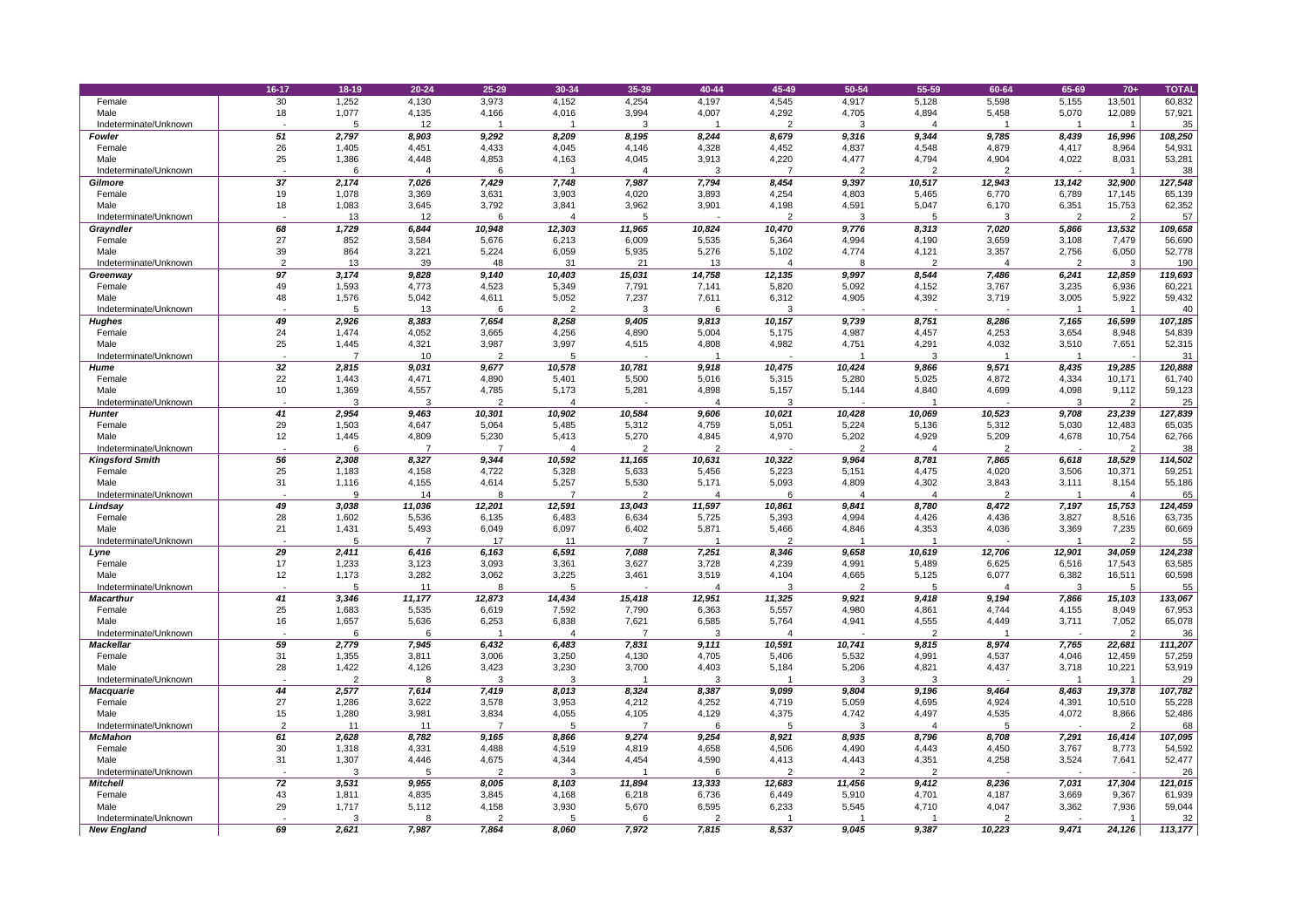|                       | 16-17    | $18 - 19$      | $20 - 24$      | 25-29       | 30-34                    | 35-39          | 40-44          | 45-49          | 50-54          | 55-59          | 60-64  | 65-69          | $70+$                   | <b>TOTAL</b> |
|-----------------------|----------|----------------|----------------|-------------|--------------------------|----------------|----------------|----------------|----------------|----------------|--------|----------------|-------------------------|--------------|
| Female                | 43       | 1,356          | 3,965          | 3,953       | 4,090                    | 4,080          | 4,013          | 4,321          | 4,646          | 4,797          | 5,246  | 4,704          | 12,897                  | 58,111       |
| Male                  | 24       | 1,258          | 4,012          | 3,901       | 3,967                    | 3,890          | 3,802          | 4,215          | 4,397          | 4,590          | 4,975  | 4,765          | 11,227                  | 55,023       |
| Indeterminate/Unknown | ົ        |                | 10             | 10          |                          |                |                |                |                |                |        |                | $\overline{2}$          | 43           |
| <b>Newcastle</b>      | 53       | 2,812          | 11,767         | 12,285      | 11,153                   | 10,620         | 9,691          | 9,562          | 9,749          | 9,088          | 9,084  | 7,855          | 18,468                  | 122,187      |
| Female                | 27       | 1,502          | 6,002          | 6,028       | 5,495                    | 5,244          | 4,865          | 4,818          | 4,959          | 4,613          | 4,690  | 4,032          | 10,253                  | 62,528       |
| Male                  | 26       | 1,298          | 5,745          | 6,239       | 5,646                    | 5,368          | 4,820          | 4,737          | 4,786          | 4,473          | 4,394  | 3,820          | 8,212                   | 59,564       |
| Indeterminate/Unknown |          | 12             | 20             | 18          | 12                       | 8              | 6              |                |                | $\overline{2}$ |        | 3              | 3                       | 95           |
| <b>North Sydney</b>   | 82       | 2,231          | 6,901          | 8,572       | 9,727                    | 10,822         | 10,995         | 10,248         | 9,631          | 8,566          | 7,843  | 7,021          | 18,508                  | 111,147      |
| Female                | 54       | 1,098          | 3,367          | 4,275       | 4,830                    | 5,604          | 5,585          | 5,313          | 5,055          | 4,433          | 4,097  | 3,789          | 10,309                  | 57,809       |
| Male                  | 28       | 1,128          | 3,527          | 4,289       | 4,892                    | 5,216          | 5,407          | 4,933          | 4,574          | 4,132          | 3,746  | 3,231          | 8,194                   | 53,297       |
| Indeterminate/Unknown |          |                |                |             |                          |                |                | $\overline{2}$ | $\overline{2}$ |                |        |                |                         | 41           |
| Page                  | 34       | 1,749          | 6,700          | 6,951       | 7,564                    | 7,914          | 8,317          | 9,277          | 10,137         | 10,783         | 12,498 | 12,148         | 27,623                  | 121,695      |
| Female                | 17       | 925            | 3,295          | 3,497       | 3,883                    | 4,062          | 4,356          | 4,760          | 5,284          | 5,517          | 6,394  | 6,138          | 14,418                  | 62,546       |
| Male                  | 15       | 813            | 3,392          | 3,445       | 3,675                    | 3,848          | 3,958          | 4,509          | 4,851          | 5,260          | 6,099  | 6,002          | 13,202                  | 59,069       |
| Indeterminate/Unknown |          | 11             | 13             | 9           |                          |                |                |                |                | 6              |        |                | 3                       | 80           |
| <b>Parkes</b>         | 28       | 2,279          | 7,930          | 9,104       | 9,138                    | 8,454          | 7,528          | 7,980          | 8,789          | 9,239          | 9,695  | 8,440          | 20,539                  | 109,143      |
| Female                | 16       | 1,174          | 3,894          | 4,623       | 4,570                    | 4,316          | 3,844          | 3,983          | 4,409          | 4,618          | 4,723  | 4,075          | 10,809                  | 55,054       |
| Male                  | 12       | 1,097          | 4,027          | 4,474       | 4,566                    | 4,136          | 3,684          | 3,995          | 4,379          | 4,618          | 4,972  | 4,365          | 9,729                   | 54,054       |
| Indeterminate/Unknown |          |                | -9             |             | 2                        | $\overline{2}$ |                | $\overline{2}$ |                | -3             |        |                |                         | 35           |
| <b>Parramatta</b>     | 57       | 2,307          | 7,897          | 8,821       | 9,855                    | 11,938         | 10,518         | 9,158          | 8,453          | 8,230          | 7,596  | 6,273          | 13,943                  | 105,046      |
| Female                | 29       | 1,153          | 3,915          | 4,300       | 4,820                    | 5,830          | 4,898          | 4,507          | 4,266          | 4,079          | 3,799  | 3,206          | 7,472                   | 52,274       |
| Male                  | 28       | 1,150          | 3,971          | 4,509       | 5,029                    | 6,106          | 5,618          | 4,648          | 4,183          | 4,148          | 3,796  | 3,065          | 6,470                   | 52,721       |
| Indeterminate/Unknown |          |                | 11             | 12          |                          | റ              | $\overline{2}$ |                |                | 3              |        | $\overline{2}$ |                         | 51           |
| <b>Paterson</b>       | 38       | 2,906          | 9,838          | 10,603      | 11,154                   | 10,828         | 9,942          | 10,186         | 10,381         | 10,069         | 10,686 | 10,123         | 24,821                  | 131,575      |
| Female                | 26       | 1,414          | 4,859          | 5,303       | 5,627                    | 5,455          | 4,965          | 5,105          | 5,267          | 5,147          | 5,601  | 5,296          | 13,301                  | 67,366       |
| Male                  | 12       | 1,475          | 4,970          | 5,286       | 5,526                    | 5,366          | 4,975          | 5,079          | 5,107          | 4,921          | 5,083  | 4,827          | 11,518                  | 64,145       |
| Indeterminate/Unknown |          | 17             |                | 14          |                          |                |                |                |                |                |        |                | $\overline{2}$          | 64           |
| <b>Reid</b>           | 66       | 2,259          | 8,029          | 9,901       | 11,395                   | 11,706         | 10,114         | 9,739          | 9,484          | 9,288          | 8,332  | 7,171          | 17,586                  | 115,070      |
| Female<br>Male        | 39<br>27 | 1,180<br>1,077 | 4,027<br>3,991 | 4,893       | 5,490                    | 5,639<br>6,065 | 5,043          | 5,010<br>4,726 | 5,006<br>4,477 | 4,787          | 4,358  | 3,788          | 9,563                   | 58,823       |
| Indeterminate/Unknown |          |                | 11             | 4,991<br>17 | 5,895<br>10 <sup>°</sup> |                | 5,067          |                |                | 4,500          | 3,973  | 3,382          | 8,021<br>$\overline{2}$ | 56,192<br>55 |
| <b>Richmond</b>       | 29       | 1,428          | 5,650          | 5,640       | 6,800                    | 8,350          | 8,684          | 9,552          | 9,871          | 10,025         | 11,543 | 11,215         | 28,170                  | 116,957      |
| Female                | 17       | 824            | 2,817          | 2,891       | 3,611                    | 4,454          | 4,692          | 5,029          | 5,208          | 5,304          | 6,147  | 5,893          | 15,141                  | 62,028       |
| Male                  |          | 593            | 2,828          | 2,746       | 3,181                    | 3,893          | 3,988          | 4,521          | 4,657          | 4,719          | 5,396  | 5,319          | 13,027                  | 54,879       |
| Indeterminate/Unknown |          | 11             |                | 3           |                          |                |                |                |                | $\overline{2}$ |        |                | $\overline{2}$          | 50           |
| <b>Riverina</b>       | 64       | 2,722          | 8,882          | 9,104       | 8,621                    | 8,422          | 8,091          | 8,525          | 9,181          | 9,446          | 9,893  | 9,150          | 23,891                  | 115,992      |
| Female                | 38       | 1,406          | 4,488          | 4,550       | 4,369                    | 4,332          | 4,044          | 4,304          | 4,691          | 4,694          | 5,024  | 4,553          | 12,731                  | 59,224       |
| Male                  | 26       | 1,305          | 4,388          | 4,547       | 4,244                    | 4,088          | 4,045          | 4,221          | 4,487          | 4,750          | 4,868  | 4,596          | 11,159                  | 56,724       |
| Indeterminate/Unknown |          | 11             | 6              |             |                          |                |                |                |                | $\overline{2}$ |        |                |                         | 44           |
| <b>Robertson</b>      | 62       | 2,128          | 7,426          | 7,212       | 7,278                    | 8,292          | 8,557          | 8,953          | 9,397          | 9,282          | 9,742  | 9,021          | 24,875                  | 112,225      |
| Female                | 32       | 1,144          | 3,673          | 3,463       | 3,639                    | 4,245          | 4,397          | 4,563          | 4,859          | 4,836          | 5,165  | 4,839          | 13,793                  | 58,648       |
| Male                  | 30       | 974            | 3,744          | 3,743       | 3,638                    | 4,046          | 4,158          | 4,390          | 4,535          | 4,445          | 4,576  | 4,180          | 11,080                  | 53,539       |
| Indeterminate/Unknown |          | 10             | -9             | 6           |                          |                | $\overline{2}$ |                | 3              |                |        | $\overline{2}$ | $\overline{2}$          | 38           |
| <b>Shortland</b>      | 35       | 2,499          | 8,083          | 8,099       | 8,285                    | 8,918          | 8,564          | 8,964          | 9,632          | 9,340          | 9,791  | 9,095          | 24,693                  | 115,998      |
| Female                | 18       | 1,253          | 3,898          | 3,889       | 4,236                    | 4,541          | 4,332          | 4,505          | 4,839          | 4,763          | 5,105  | 4,808          | 13,654                  | 59,841       |
| Male                  | 17       | 1,234          | 4,180          | 4,207       | 4,045                    | 4,374          | 4,231          | 4,458          | 4,792          | 4,577          | 4,685  | 4,286          | 11,033                  | 56,119       |
| Indeterminate/Unknown |          | 12             |                | 3           |                          |                |                |                |                |                |        |                |                         | 38           |
| <b>Sydney</b>         | 37       | 1,256          | 8,353          | 15,042      | 18,195                   | 16,408         | 12,794         | 9,941          | 9,264          | 8,025          | 7,185  | 5,787          | 11,971                  | 124,258      |
| Female                | 18       | 713            | 4,370          | 7,457       | 8,286                    | 7,222          | 5,396          | 4,208          | 3,954          | 3,507          | 3,292  | 2,817          | 6,055                   | 57,295       |
| Male                  | 18       | 536            | 3,955          | 7,552       | 9,881                    | 9,172          | 7,384          | 5,724          | 5,303          | 4,510          | 3,886  | 2,969          | 5,914                   | 66,804       |
| Indeterminate/Unknown |          |                | 28             | 33          | 28                       | 14             | 14             | 9              |                | 8              |        |                | $\overline{2}$          | 159          |
| Warringah             | 60       | 2,435          | 7,118          | 7,019       | 7,755                    | 8,796          | 9,642          | 10,440         | 10,431         | 9,205          | 7,950  | 6,469          | 17,781                  | 105,101      |
| Female                | 34       | 1,262          | 3,522          | 3,556       | 4,036                    | 4,600          | 5,037          | 5,413          | 5,420          | 4,777          | 4,019  | 3,402          | 9,945                   | 55,023       |
| Male                  | 26       | 1,170          | 3,588          | 3,453       | 3,717                    | 4,190          | 4,602          | 5,026          | 5,009          | 4,428          | 3,930  | 3,067          | 7,835                   | 50,041       |
| Indeterminate/Unknown |          |                |                | 10          |                          |                |                |                |                |                |        |                |                         | 37           |
| Watson                | 63       | 2,642          | 8,986          | 9,090       | 8,918                    | 9,662          | 9,531          | 9,053          | 9,192          | 9,086          | 8,273  | 7,043          | 17,257                  | 108,796      |
| Female                | 38       | 1,288          | 4,453          | 4,476       | 4,542                    | 4,769          | 4,716          | 4,583          | 4,761          | 4,497          | 4,190  | 3,611          | 9,191                   | 55,115       |
| Male                  | 25       | 1,344          | 4,521          | 4,605       | 4,367                    | 4,890          | 4,809          | 4,465          | 4,424          | 4,585          | 4,081  | 3,429          | 8,064                   | 53,609       |
| Indeterminate/Unknown |          | 10             | 12             | 9           |                          |                |                |                |                |                |        |                |                         | 72           |
| <b>Wentworth</b>      | 37       | 1,774          | 6,222          | 8,841       | 10,311                   | 10,602         | 9,590          | 9,322          | 8,804          | 7,494          | 6,881  | 5,873          | 17,110                  | 102,861      |
| Female                | 21       | 904            | 3,274          | 4,750       | 5,413                    | 5,454          | 4,801          | 4,730          | 4,454          | 3,760          | 3,527  | 3,045          | 9,522                   | 53,655       |
| Male                  | 16       | 867            | 2,946          | 4,083       | 4,889                    | 5,143          | 4,784          | 4,588          | 4,347          | 3,732          | 3,351  | 2,825          | 7,581                   | 49,152       |
| Indeterminate/Unknown |          |                |                |             |                          |                |                |                |                |                |        |                | 7                       | 54           |
| Werriwa               | 66       | 3,735          | 11,776         | 11,439      | 11,268                   | 12,483         | 11,976         | 11,360         | 10,927         | 10,409         | 9,412  | 7,317          | 13,786                  | 125,954      |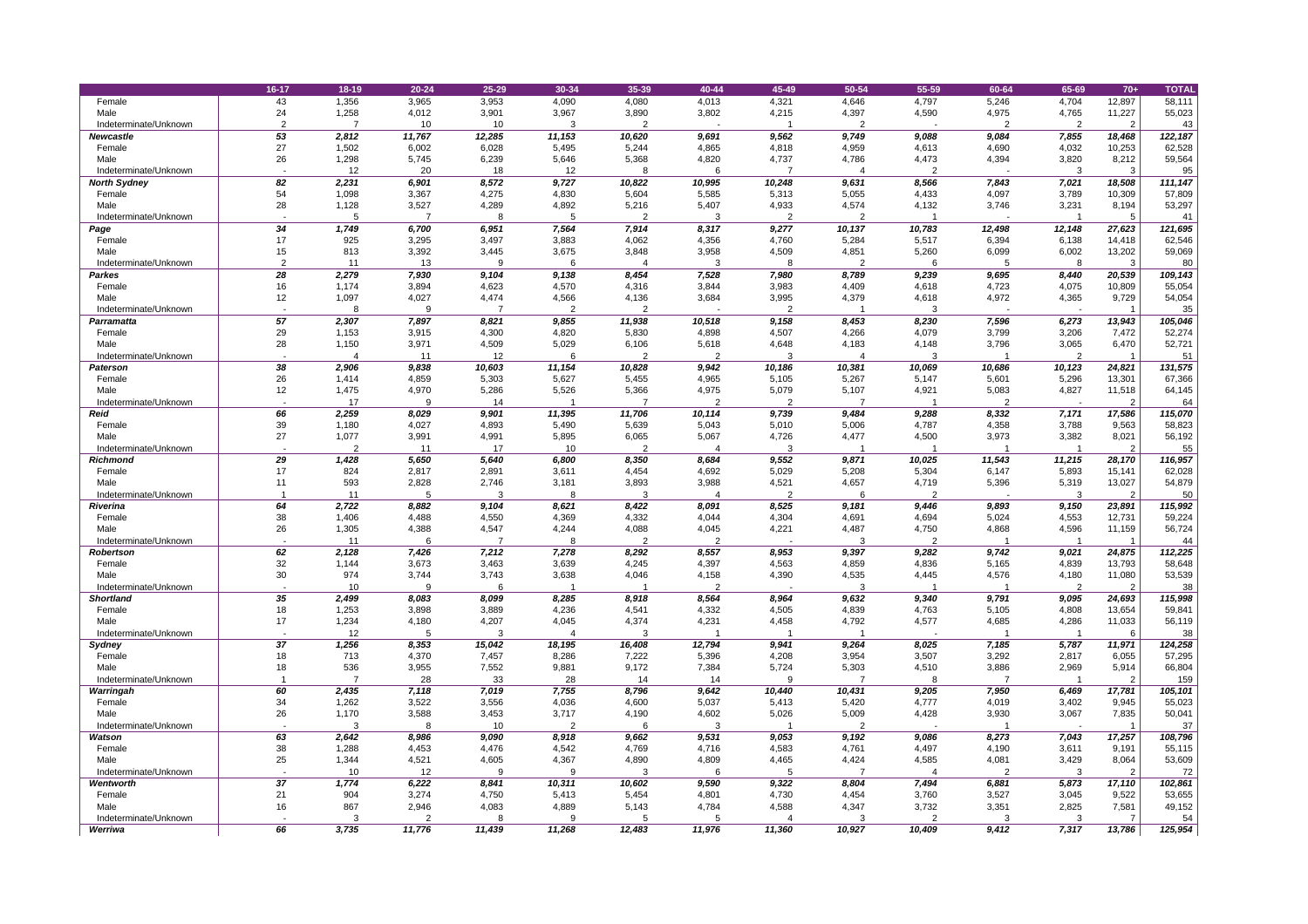|                                | 16-17      | 18-19          | $20 - 24$      | 25-29          | 30-34          | 35-39          | 40-44          | 45-49          | 50-54          | 55-59          | 60-64          | 65-69          | $70+$                   | <b>TOTAL</b>      |
|--------------------------------|------------|----------------|----------------|----------------|----------------|----------------|----------------|----------------|----------------|----------------|----------------|----------------|-------------------------|-------------------|
| Female                         | 33         | 1,878          | 5,789          | 5,692          | 5,928          | 6,539          | 6,093          | 5,857          | 5,593          | 5,168          | 4,721          | 3,712          | 7,278                   | 64,281            |
| Male                           | 33         | 1,851          | 5,982          | 5,743          | 5,338          | 5,941          | 5,879          | 5,502          | 5,333          | 5,241          | 4,690          | 3,604          | 6,507                   | 61,644            |
| Indeterminate/Unknown          |            |                |                |                |                |                |                |                |                |                |                |                |                         | 29                |
| Whitlam                        | 48         | 2,809          | 9,240          | 9,387          | 9,610          | 9,763          | 9,351          | 9,968          | 10,083         | 9,970          | 10,320         | 9,270          | 25,232                  | 125,051           |
| Female                         | 28         | 1,429          | 4,540          | 4,723          | 4,864          | 4,933          | 4,749          | 5,058          | 5,146          | 5,148          | 5,433          | 4,988          | 13,748                  | 64,787            |
| Male                           | 19         | 1,372          | 4,688          | 4,658          | 4,740          | 4,828          | 4,598          | 4,909          | 4,936          | 4,819          | 4,886          | 4,281          | 11,482                  | 60,216            |
| Indeterminate/Unknown          |            |                | 12             | 6              |                |                |                |                |                | 3              |                |                | $\overline{2}$          | 48                |
| <b>VIC</b>                     | 11,702     | 93,887         | 316,156        | 346,841        | 369,661        | 391,191        | 367,675        | 361,136        | 370,636        | 344,119        | 333,457        | 296,510        | 729,001                 | 4,331,972         |
| <b>Aston</b><br>Female         | 318<br>160 | 2,619<br>1,321 | 8,653<br>4,149 | 8,613<br>4,183 | 8,476<br>4,191 | 8,906<br>4,426 | 9,021<br>4,542 | 9,126<br>4,707 | 9,629<br>5,028 | 9,370<br>4,859 | 9,052<br>4,675 | 7,801<br>4,105 | 18,375<br>10,100        | 109,959<br>56,446 |
| Male                           | 155        | 1,294          | 4,499          | 4,423          | 4,284          | 4,478          | 4,477          | 4,419          | 4,599          | 4,511          | 4,375          | 3,696          | 8,275                   | 53,485            |
| Indeterminate/Unknown          | 3          |                | -5             |                |                | $\overline{2}$ | $\overline{2}$ | $\sim$         | $\overline{2}$ | $\sim$         |                |                |                         | 28                |
| <b>Ballarat</b>                | 324        | 2,291          | 7,960          | 8,655          | 8,703          | 8,663          | 8,496          | 9,033          | 9,392          | 9,004          | 9,248          | 8,761          | 20,094                  | 110,624           |
| Female                         | 177        | 1,195          | 4,015          | 4,307          | 4,355          | 4,450          | 4,445          | 4,649          | 4,865          | 4,692          | 4,857          | 4,595          | 10,897                  | 57,499            |
| Male                           | 145        | 1,089          | 3,927          | 4,335          | 4,342          | 4,205          | 4,046          | 4,383          | 4,523          | 4,310          | 4,389          | 4,165          | 9,196                   | 53,055            |
| Indeterminate/Unknown          | ົ          |                | 18             | 13             | 6              |                |                |                |                | $\overline{2}$ | 2              |                |                         | 70                |
| <b>Bendigo</b>                 | 285        | 2,223          | 7,921          | 8,509          | 8,597          | 8,675          | 8,322          | 8,752          | 9,120          | 9,106          | 9,603          | 9,188          | 22,174                  | 112,475           |
| Female                         | 171        | 1,151          | 3,951          | 4,313          | 4,396          | 4,489          | 4,335          | 4,542          | 4,713          | 4,775          | 5,035          | 4,781          | 11,804                  | 58,456            |
| Male                           | 112<br>ົ   | 1,064          | 3,957          | 4,191          | 4,199          | 4,178          | 3,981          | 4,207          | 4,404          | 4,328          | 4,568          | 4,406          | 10,369                  | 53,964            |
| Indeterminate/Unknown          |            |                | 13             |                |                |                |                |                |                | 3              |                |                |                         | 55                |
| <b>Bruce</b><br>Female         | 301<br>150 | 2,739<br>1,376 | 9,323<br>4,508 | 9,402<br>4,398 | 9,263<br>4,455 | 9,810<br>4,872 | 9,581<br>4,726 | 9,580<br>4,785 | 9,922<br>5,102 | 9,594<br>4,837 | 9,241<br>4,726 | 7,812<br>3,983 | 16,477<br>8,732         | 113,045<br>56,650 |
| Male                           | 150        | 1,358          | 4,810          | 5,000          | 4,804          | 4,935          | 4,854          | 4,794          | 4,818          | 4,756          | 4,514          | 3,828          | 7,744                   | 56,365            |
| Indeterminate/Unknown          |            |                |                |                |                | 3              |                |                | $\overline{2}$ |                |                |                |                         | 30                |
| <b>Calwell</b>                 | 376        | 2,930          | 9,405          | 10,206         | 11,538         | 12,698         | 10,807         | 8,901          | 9,031          | 8,480          | 6,962          | 5,346          | 9,920                   | 106,600           |
| Female                         | 204        | 1,497          | 4,803          | 5,186          | 5,846          | 6,315          | 5,241          | 4,448          | 4,627          | 4,157          | 3,426          | 2,669          | 5,217                   | 53,636            |
| Male                           | 171        | 1,430          | 4,600          | 5,013          | 5,692          | 6,380          | 5,565          | 4,452          | 4,404          | 4,323          | 3,536          | 2,677          | 4,703                   | 52,946            |
| Indeterminate/Unknown          |            | 3              | $\overline{2}$ |                | $\sim$         | -3             |                |                |                | $\sim$         |                |                |                         | 18                |
| Casey                          | 271        | 2,592          | 8,275          | 8,590          | 9,618          | 9,778          | 9,229          | 9,647          | 10,194         | 9,462          | 9,492          | 8,291          | 18,706                  | 114,145           |
| Female                         | 146        | 1,345          | 4,060          | 4,188          | 4,860          | 5,004          | 4,648          | 4,922          | 5,286          | 4,886          | 4,898          | 4,271          | 9,960                   | 58,474            |
| Male                           | 125        | 1,237          | 4,201          | 4,395          | 4,750          | 4,770          | 4,579          | 4,723          | 4,905          | 4,574          | 4,594          | 4,020          | 8,746                   | 55,619            |
| Indeterminate/Unknown          | 467        | 10             | 14             |                |                |                | - 2            |                | 9,684          | $\overline{2}$ |                |                |                         | 52                |
| <b>Chisholm</b><br>Female      | 219        | 2,826<br>1,426 | 9,201<br>4,463 | 7,684<br>3,454 | 6,797<br>3,237 | 7,866<br>3,922 | 8,394<br>4,298 | 8,881<br>4,458 | 5,115          | 8,874<br>4,471 | 8,083<br>4,141 | 6,961<br>3,722 | 23,962<br>13,490        | 109,680<br>56,416 |
| Male                           | 245        | 1,393          | 4,714          | 4,213          | 3,557          | 3,942          | 4,095          | 4,421          | 4,568          | 4,402          | 3,941          | 3,238          | 10,472                  | 53,201            |
| Indeterminate/Unknown          |            |                | 24             | 17             | 3              |                |                |                |                |                |                |                |                         | 63                |
| Cooper                         | 248        | 1,885          | 7,009          | 10,199         | 11,790         | 11,403         | 10,046         | 9,688          | 9,930          | 8,080          | 6,961          | 5,610          | 15,184                  | 108,033           |
| Female                         | 130        | 982            | 3,568          | 5,284          | 6,005          | 5,806          | 5,196          | 4,925          | 5,143          | 4,243          | 3,598          | 2,989          | 8,597                   | 56,466            |
| Male                           | 115        | 888            | 3,407          | 4,847          | 5,732          | 5,563          | 4,842          | 4,751          | 4,783          | 3,836          | 3,362          | 2,618          | 6,586                   | 51,330            |
| Indeterminate/Unknown          | 3          | 15             | 34             | 68             | 53             | 34             |                | 12             |                |                |                |                |                         | 237               |
| Corangamite                    | 297        | 2,343          | 7,670          | 8,016          | 8,869          | 9,679          | 9,155          | 9,098          | 8,755          | 8,197          | 8,899          | 9,249          | 21,586                  | 111,813           |
| Female                         | 152        | 1,216          | 3,815          | 4,067          | 4,640          | 5,114          | 4,677          | 4,696          | 4,577          | 4,372          | 4,804          | 4,931          | 11,495                  | 58,556            |
| Male                           | 144        | 1,119          | 3,844          | 3,943          | 4,225          | 4,562          | 4,477          | 4,401          | 4,177          | 3,824          | 4,093          | 4,317          | 10,090                  | 53,216            |
| Indeterminate/Unknown<br>Corio | 296        | 2,375          | 11<br>8,666    | 6<br>9,860     | 9,643          | 9,310          | 8,633          | 9,129          | 9,103          | 8,935          | 8,704          | 7,999          | 19,785                  | 41<br>112,438     |
| Female                         | 160        | 1,241          | 4,397          | 4,973          | 4,847          | 4,784          | 4,470          | 4,714          | 4,764          | 4,637          | 4,601          | 4,198          | 11,093                  | 58,879            |
| Male                           | 134        | 1,125          | 4,254          | 4,875          | 4,792          | 4,522          | 4,159          | 4,412          | 4,339          | 4,297          | 4,103          | 3,799          | 8,691                   | 53,502            |
| Indeterminate/Unknown          | 2          |                | 15             | 12             |                |                |                |                |                |                |                | $\overline{2}$ |                         | 57                |
| <b>Deakin</b>                  | 331        | 2,678          | 8,373          | 8,005          | 8,376          | 9,569          | 9,461          | 9,820          | 9,924          | 9,055          | 8,381          | 7,473          | 21,269                  | 112,715           |
| Female                         | 171        | 1,317          | 4,024          | 3,895          | 4,211          | 4,928          | 4,803          | 5,049          | 5,194          | 4,745          | 4,333          | 4,035          | 12,187                  | 58,892            |
| Male                           | 158        | 1,354          | 4,341          | 4,102          | 4,163          | 4,638          | 4,654          | 4,771          | 4,730          | 4,309          | 4,047          | 3,437          | 9,082                   | 53,786            |
| Indeterminate/Unknown          | ົ          |                |                |                | $\overline{2}$ |                |                |                |                |                |                |                |                         | 37                |
| <b>Dunkley</b>                 | 241        | 2,365          | 7,934          | 8,704          | 9,649          | 9,996          | 9,627          | 9,695          | 9,828          | 8,941          | 8,665          | 7,399          | 18,527                  | 111,571           |
| Female                         | 138        | 1,195          | 3,953          | 4,346          | 4,830          | 5,143          | 4,915          | 4,895          | 5,074          | 4,636          | 4,533          | 3,873          | 10,284                  | 57,815            |
| Male<br>Indeterminate/Unknown  | 103        | 1,168<br>ົາ    | 3,972<br>-9    | 4,351          | 4,813<br>6     | 4,847          | 4,711          | 4,799          | 4,754          | 4,304          | 4,131          | 3,526          | 8,241<br>$\overline{2}$ | 53,720<br>36      |
| <b>Flinders</b>                | 221        | 2,141          | 6,635          | 6,433          | 7,041          | 7,260          | 7,470          | 8,541          | 9,676          | 9,317          | 10,023         | 10,115         | 29,633                  | 114,506           |
| Female                         | 112        | 1,081          | 3,151          | 3,184          | 3,591          | 3,781          | 3,885          | 4,400          | 5,088          | 4,888          | 5,334          | 5,362          | 15,974                  | 59,831            |
| Male                           | 109        | 1,055          | 3,475          | 3,245          | 3,448          | 3,477          | 3,584          | 4,140          | 4,588          | 4,428          | 4,683          | 4,752          | 13,657                  | 54,641            |
| Indeterminate/Unknown          |            |                |                |                | $\overline{2}$ |                |                |                |                |                |                |                | $\overline{2}$          | 34                |
| <b>Fraser</b>                  | 218        | 1,935          | 7,563          | 10,095         | 11,520         | 11,320         | 10,048         | 9,573          | 9,239          | 8,318          | 7,904          | 6,989          | 15,967                  | 110,689           |
| Female                         | 128        | 983            | 3,856          | 4,981          | 5,696          | 5,515          | 4,894          | 4,748          | 4,653          | 4,038          | 3,908          | 3,560          | 8,695                   | 55,655            |
| Male                           | 90         | 946            | 3,690          | 5,076          | 5,800          | 5,792          | 5,146          | 4,821          | 4,583          | 4,277          | 3,996          | 3,428          | 7,272                   | 54,917            |
| Indeterminate/Unknown          |            |                | 17             | 38             | 24             | 13             |                |                |                |                |                |                |                         | 117               |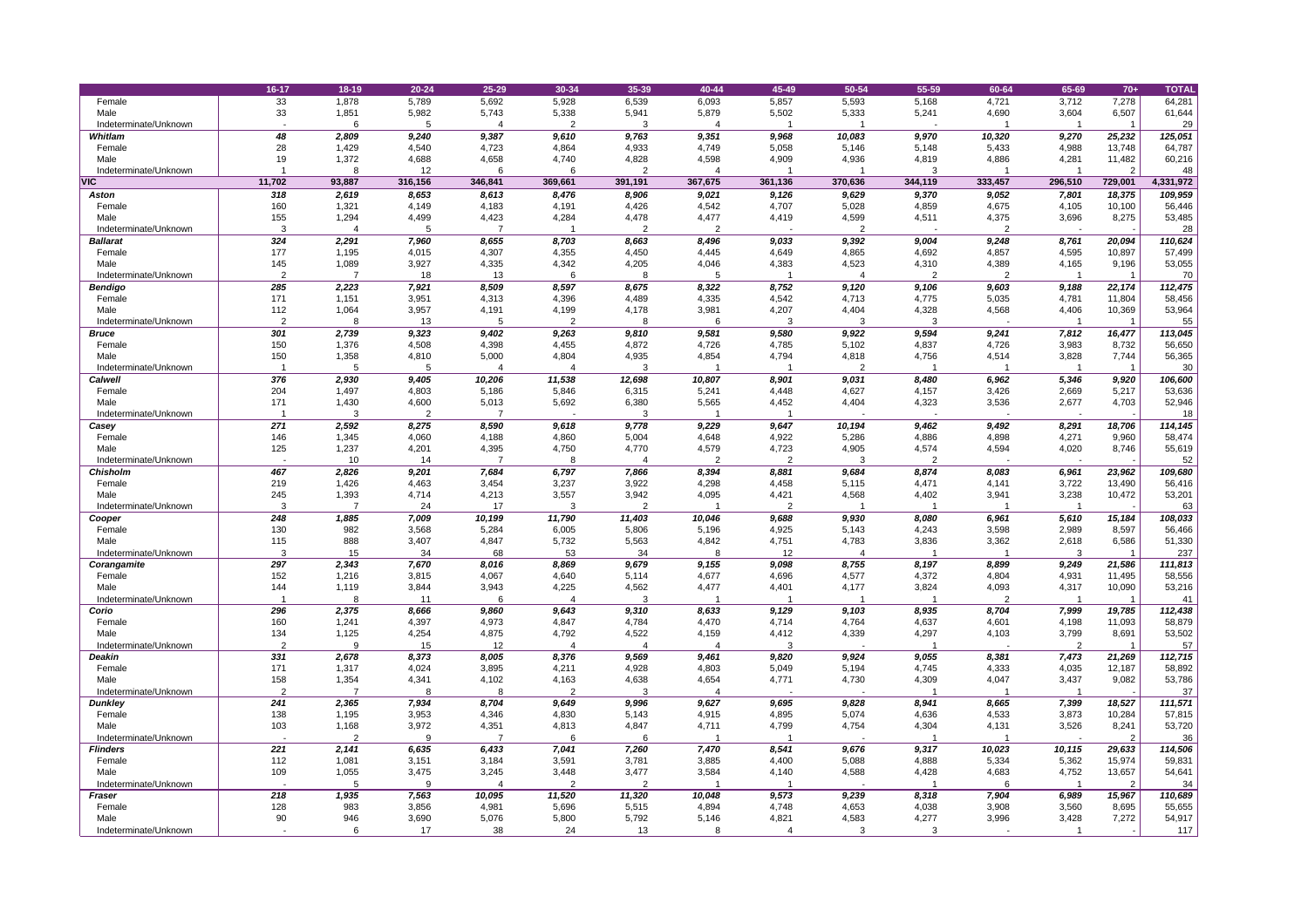|                                      | 16-17          | $18 - 19$      | $20 - 24$      | 25-29          | 30-34          | 35-39          | 40-44          | 45-49          | 50-54                   | 55-59                    | 60-64           | 65-69          | $70+$            | <b>TOTAL</b>      |
|--------------------------------------|----------------|----------------|----------------|----------------|----------------|----------------|----------------|----------------|-------------------------|--------------------------|-----------------|----------------|------------------|-------------------|
| <b>Gellibrand</b>                    | 297            | 2,373          | 7,001          | 7,380          | 9,678          | 13,854         | 13,436         | 10,965         | 9,892                   | 7,953                    | 6,972           | 5,580          | 12,863           | 108,244           |
| Female                               | 166            | 1,206          | 3,514          | 3,710          | 4,989          | 7,049          | 6,459          | 5,349          | 5,012                   | 4,045                    | 3,488           | 2,934          | 7,137            | 55,058            |
| Male                                 | 128            | 1,160          | 3,477          | 3,659          | 4,681          | 6,797          | 6,974          | 5,615          | 4,877                   | 3,908                    | 3,483           | 2,645          | 5,726            | 53,130            |
| Indeterminate/Unknown                | 3<br>232       | 1,980          | 10<br>7,042    | 11<br>7,822    | 8,022          | 7,984          | 7,425          | 7,914          | 8,968                   | 9,633                    |                 | 10,838         |                  | 56                |
| Gippsland<br>Female                  | 123            | 1,046          | 3,468          | 3,846          | 4,075          | 4,036          | 3,797          | 4,035          | 4,673                   | 5,021                    | 11,045<br>5,697 | 5,524          | 25,359<br>12,981 | 114,264<br>58,322 |
| Male                                 | 108            | 927            | 3,565          | 3,970          | 3,941          | 3,945          | 3,625          | 3,878          | 4,292                   | 4,609                    | 5,344           | 5,313          | 12,377           | 55,894            |
| Indeterminate/Unknown                |                |                | -9             |                |                |                | 3              |                | 3                       | 3                        |                 |                |                  | 48                |
| <b>Goldstein</b>                     | 424            | 3,112          | 8,113          | 6,443          | 6,348          | 7,397          | 8,459          | 10,004         | 11,199                  | 9,969                    | 9,076           | 7,863          | 21,323           | 109,730           |
| Female                               | 232            | 1,559          | 3,837          | 3,126          | 3,248          | 3,851          | 4,443          | 5,268          | 5,944                   | 5,174                    | 4,710           | 4,171          | 12,049           | 57,612            |
| Male                                 | 189            | 1,547          | 4,266          | 3,312          | 3,096          | 3,540          | 4,013          | 4,736          | 5,255                   | 4,794                    | 4,364           | 3,691          | 9,272            | 52,075            |
| Indeterminate/Unknown                |                |                | 10             |                |                |                |                |                |                         |                          |                 |                | $\overline{2}$   | 43                |
| <b>Gorton</b>                        | 365            | 2,974          | 8,945          | 8,892          | 9,777          | 11,462         | 11,204         | 10,745         | 9,977                   | 8,755                    | 7,992           | 6,674          | 12,904           | 110,666           |
| Female<br>Male                       | 204<br>159     | 1,530<br>1,439 | 4,440<br>4,499 | 4,378<br>4,511 | 4,942<br>4,830 | 5,806<br>5,655 | 5,613<br>5,591 | 5,458<br>5,286 | 5,176<br>4,800          | 4,496<br>4,258           | 4,127<br>3,865  | 3,439<br>3,235 | 6,636<br>6,268   | 56,245<br>54,396  |
| Indeterminate/Unknown                | ົ              |                |                | 3              |                |                |                |                |                         |                          |                 |                |                  | 25                |
| Hawke                                | 257            | 2,427          | 8,210          | 9,451          | 10,900         | 11,193         | 9,959          | 9,199          | 9,059                   | 8,020                    | 7,490           | 6,827          | 13,403           | 106,395           |
| Female                               | 138            | 1,249          | 4,046          | 4,803          | 5,572          | 5,584          | 4,922          | 4,573          | 4,663                   | 4,144                    | 3,915           | 3,618          | 7,062            | 54,289            |
| Male                                 | 117            | 1,176          | 4,160          | 4,638          | 5,322          | 5,607          | 5,035          | 4,626          | 4,395                   | 3,874                    | 3,574           | 3,209          | 6,341            | 52,074            |
| Indeterminate/Unknown                | $\overline{2}$ | $\Omega$       |                | 10             |                |                | $\overline{2}$ |                |                         | $\overline{2}$           |                 |                |                  | 32                |
| <b>Higgins</b>                       | 298            | 2,228          | 8,195          | 10,739         | 10,423         | 9,744          | 8,392          | 8,329          | 9,047                   | 8,012                    | 7,285           | 6,419          | 18,004           | 107,115           |
| Female                               | 163            | 1,156          | 4,293          | 5,525          | 5,147          | 4,769          | 4,235          | 4,261          | 4,696                   | 4,151                    | 3,802           | 3,443          | 10,176           | 55,817            |
| Male                                 | 134            | 1,066          | 3,886          | 5,204          | 5,265          | 4,969          | 4,155<br>റ     | 4,067          | 4,349                   | 3,858                    | 3,482           | 2,975          | 7,827            | 51,237            |
| Indeterminate/Unknown<br><b>Holt</b> | 276            | 2,583          | 16<br>9,165    | 10<br>9,986    | 11<br>11,522   | 13,715         | 11,788         | 9,685          | 8,883                   | 3<br>7,526               | 6,632           | 5,033          | 10,267           | 61<br>107,061     |
| Female                               | 163            | 1,310          | 4,617          | 4,953          | 6,033          | 6,819          | 5,621          | 4,664          | 4,435                   | 3,721                    | 3,307           | 2,529          | 5,547            | 53,719            |
| Male                                 | 113            | 1,270          | 4,541          | 5,029          | 5,483          | 6,894          | 6,165          | 5,017          | 4,446                   | 3,805                    | 3,325           | 2,504          | 4,720            | 53,312            |
| Indeterminate/Unknown                |                |                |                |                |                |                | റ              |                | റ                       | $\overline{\phantom{0}}$ |                 |                |                  | 30                |
| <b>Hotham</b>                        | 317            | 2,509          | 8,572          | 8,852          | 8,765          | 10,021         | 9,991          | 9,805          | 10,242                  | 9,251                    | 8,686           | 7,624          | 21,333           | 115,968           |
| Female                               | 174            | 1,308          | 4,224          | 4,134          | 4,219          | 4,964          | 4,905          | 4,968          | 5,138                   | 4,604                    | 4,337           | 3,983          | 11,774           | 58,732            |
| Male                                 | 143            | 1,195          | 4,331          | 4,708          | 4,540          | 5,055          | 5,084          | 4,835          | 5,104                   | 4,646                    | 4,349           | 3,639          | 9,559            | 57,188            |
| Indeterminate/Unknown                |                |                | 17             | 10             |                |                | റ              |                |                         |                          |                 |                |                  | 48                |
| Indi                                 | 258<br>157     | 2,110          | 7,042<br>3,505 | 7,516          | 7,835          | 8,253<br>4,228 | 8,088          | 8,770<br>4,464 | 9,776                   | 10,107                   | 11,312          | 10,855         | 25,145           | 117,067           |
| Female<br>Male                       | 100            | 1,100<br>1,003 | 3,530          | 3,697<br>3,817 | 3,964<br>3,864 | 4,020          | 4,187<br>3,900 | 4,306          | 5,087<br>4,688          | 5,162<br>4,943           | 5,858<br>5,451  | 5,475<br>5,380 | 13,053<br>12,092 | 59,937<br>57,094  |
| Indeterminate/Unknown                |                |                |                |                |                |                |                |                |                         |                          |                 |                |                  | 36                |
| Isaacs                               | 315            | 2,589          | 7,445          | 7,522          | 8,080          | 9,883          | 10,156         | 10,511         | 10,542                  | 9,141                    | 8,427           | 7,207          | 18,900           | 110,718           |
| Female                               | 164            | 1,322          | 3,662          | 3,709          | 4,113          | 5,135          | 5,240          | 5,423          | 5,481                   | 4,617                    | 4,328           | 3,800          | 10,744           | 57,738            |
| Male                                 | 150            | 1,262          | 3,773          | 3,808          | 3,965          | 4,747          | 4,915          | 5,086          | 5,059                   | 4,524                    | 4,099           | 3,407          | 8,156            | 52,951            |
| Indeterminate/Unknown                |                |                | 10             | 5              | $\overline{2}$ |                |                | 2              |                         |                          |                 |                |                  | 29                |
| Jagajaga                             | 345            | 2,628          | 7,924          | 7,812          | 8,568          | 9,612          | 9,873          | 10,127         | 10,044                  | 9,018                    | 9,184           | 8,148          | 20,146           | 113,429           |
| Female<br>Male                       | 190            | 1,315          | 3,836          | 3,901          | 4,307          | 4,862          | 5,038          | 5,225          | 5,159                   | 4,716                    | 4,846           | 4,351          | 11,107           | 58,853            |
| Indeterminate/Unknown                | 152<br>3       | 1,307          | 4,074<br>14    | 3,897<br>14    | 4,250<br>11    | 4,743          | 4,831          | 4,898          | 4,885                   | 4,302                    | 4,338           | 3,797          | 9,039            | 54,513<br>63      |
| Kooyong                              | 465            | 3,351          | 10,009         | 9,459          | 7,789          | 7,386          | 8,070          | 9,068          | 10,299                  | 9,609                    | 8,696           | 7,686          | 20,799           | 112,686           |
| Female                               | 240            | 1,710          | 5,010          | 4,638          | 3,808          | 3,835          | 4,188          | 4,879          | 5,606                   | 5,019                    | 4,547           | 4,148          | 11,732           | 59,360            |
| Male                                 | 224            | 1,637          | 4,982          | 4,810          | 3,979          | 3,544          | 3,881          | 4,187          | 4,693                   | 4,588                    | 4,146           | 3,537          | 9,067            | 53,275            |
| Indeterminate/Unknown                |                |                | 17             | 11             |                |                |                |                |                         | 2                        |                 |                |                  | 51                |
| La Trobe                             | 309            | 2,600          | 8,669          | 9,415          | 10,868         | 11,937         | 10,417         | 9,507          | 8,963                   | 7,466                    | 6,547           | 5,426          | 12,976           | 105,100           |
| Female                               | 165            | 1,312          | 4,386          | 4,885          | 5,569          | 6,062          | 5,145          | 4,796          | 4,575                   | 3,796                    | 3,314           | 2,874          | 7,068            | 53,947            |
| Male                                 | 144            | 1,283          | 4,274          | 4,525          | 5,293          | 5,873          | 5,269          | 4,711          | 4,386                   | 3,669                    | 3,232           | 2,552          | 5,908            | 51,119            |
| Indeterminate/Unknown<br>Lalor       | 279            | 2,568          | -9<br>8,498    | 5<br>9,109     | 11,410         | 15,299         | 3<br>12,244    | 9,507          | $\overline{2}$<br>8,329 | 7,554                    | 6,610           | 5,233          | 10,006           | 34<br>106,646     |
| Female                               | 160            | 1,303          | 4,267          | 4,700          | 5,838          | 7,456          | 5,639          | 4,565          | 4,132                   | 3,816                    | 3,363           | 2,612          | 5,416            | 53,267            |
| Male                                 | 119            | 1,258          | 4,223          | 4,402          | 5,568          | 7,838          | 6,602          | 4,940          | 4,196                   | 3,737                    | 3,247           | 2,621          | 4,590            | 53,341            |
| Indeterminate/Unknown                |                |                |                |                |                |                |                |                |                         |                          |                 |                |                  | 38                |
| <b>Macnamara</b>                     | 194            | 1,637          | 6,750          | 10,500         | 12,208         | 11,964         | 10,332         | 9,396          | 9,165                   | 8,104                    | 7,531           | 6,463          | 15,378           | 109,622           |
| Female                               | 109            | 876            | 3,578          | 5,513          | 6,135          | 5,841          | 5,128          | 4,710          | 4,828                   | 4,112                    | 3,859           | 3,338          | 8,238            | 56,265            |
| Male                                 | 85             | 753            | 3,153          | 4,965          | 6,056          | 6,108          | 5,202          | 4,683          | 4,335                   | 3,990                    | 3,671           | 3,124          | 7,140            | 53,265            |
| Indeterminate/Unknown                |                |                | 19             | 22             | 17             | 15             |                |                | $\overline{2}$          | $\overline{2}$           |                 |                |                  | 92                |
| <b>Mallee</b>                        | 280            | 2,026          | 7,807          | 8,329          | 8,255          | 7,820          | 7,579          | 8,336          | 9,783                   | 10,515                   | 11,692          | 10,712         | 27,410           | 120,544           |
| Female<br>Male                       | 152<br>128     | 1,064<br>958   | 3,874<br>3,927 | 4,213<br>4,115 | 4,115<br>4,139 | 3,934<br>3,884 | 3,830<br>3,743 | 4,288<br>4,045 | 5,032<br>4,750          | 5,284<br>5,230           | 5,780           | 5,263<br>5,449 | 14,422           | 61,251            |
| Indeterminate/Unknown                |                |                |                |                |                |                |                |                |                         |                          | 5,911           |                | 12,986<br>2      | 59,265<br>28      |
|                                      |                |                |                |                |                |                |                |                |                         |                          |                 |                |                  |                   |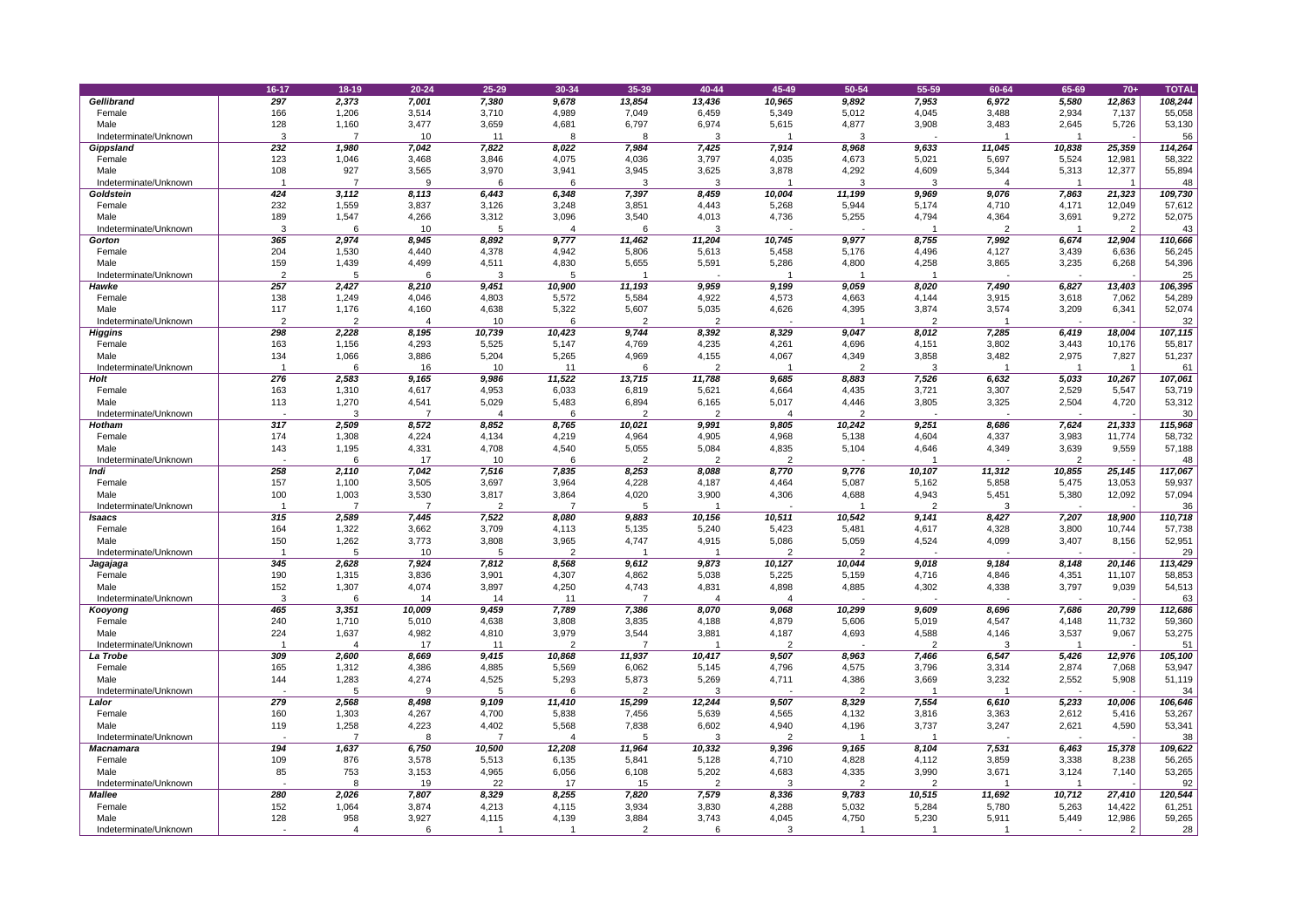|                               | 16-17      | $18 - 19$      | $20 - 24$      | 25-29                    | 30-34          | 35-39          | 40-44          | 45-49          | 50-54          | 55-59                   | 60-64          | 65-69          | $70+$           | <b>TOTAL</b>     |
|-------------------------------|------------|----------------|----------------|--------------------------|----------------|----------------|----------------|----------------|----------------|-------------------------|----------------|----------------|-----------------|------------------|
| <b>Maribyrnong</b>            | 302        | 2,287          | 7,761          | 9,139                    | 9,570          | 9,821          | 9,576          | 9,375          | 9,741          | 8,354                   | 7,933          | 6,729          | 18,309          | 108,897          |
| Female                        | 157        | 1,164          | 3,857          | 4,514                    | 4,843          | 4,975          | 4,891          | 4,835          | 4,899          | 4,361                   | 4,157          | 3,582          | 10,229          | 56,464           |
| Male                          | 144        | 1,122          | 3,894          | 4,599                    | 4,707          | 4,839          | 4,683          | 4,539          | 4,841          | 3,992                   | 3,776          | 3,147          | 8,080           | 52,363           |
| Indeterminate/Unknown         |            |                | 10             | 26                       | 20             |                |                |                |                |                         |                |                |                 | 70               |
| <b>McEwen</b>                 | 354        | 2,718          | 8,081          | 8,093                    | 9,805          | 11,216         | 10,484         | 10,118         | 9,797          | 8,668                   | 7,886          | 6,699          | 13,613          | 107,532          |
| Female                        | 197        | 1,345          | 3,990          | 4,074                    | 5,057          | 5,680          | 5,305          | 5,230          | 5,096          | 4,423                   | 3,997          | 3,516          | 7,033           | 54,943           |
| Male                          | 153        | 1,366          | 4,086          | 4,013                    | 4,740          | 5,529          | 5,178          | 4,888          | 4,697          | 4,244                   | 3,889          | 3,183          | 6,580           | 52,546           |
| Indeterminate/Unknown         |            |                |                |                          |                |                |                |                |                |                         |                |                |                 | 43               |
| <b>Melbourne</b>              | 150        | 1,631          | 9,484          | 16,388                   | 16,990         | 13,066         | 9,859          | 7,769          | 7,316          | 6,509                   | 5,870          | 5,049          | 11,202          | 111,283          |
| Female<br>Male                | 95<br>55   | 915<br>706     | 5,124          | 8,332<br>7,987           | 8,055<br>8,890 | 6,196<br>6,848 | 4,573<br>5,275 | 3,669<br>4,096 | 3,668<br>3,644 | 3,224                   | 2,940<br>2,930 | 2,659<br>2,385 | 6,112<br>5,090  | 55,562           |
| Indeterminate/Unknown         |            | 10             | 4,313<br>47    | 69                       | 45             | 22             | 11             |                |                | 3,283<br>$\overline{2}$ |                |                |                 | 55,502<br>219    |
| <b>Menzies</b>                | 409        | 2,868          | 8,744          | 7,342                    | 6,921          | 8,107          | 8,819          | 9,285          | 10,371         | 9,724                   | 8,864          | 7,642          | 23,978          | 113,074          |
| Female                        | 214        | 1,405          | 4,186          | 3,440                    | 3,355          | 4,142          | 4,503          | 4,812          | 5,377          | 5,090                   | 4,566          | 4,056          | 13,266          | 58,412           |
| Male                          | 194        | 1,457          | 4,540          | 3,894                    | 3,562          | 3,964          | 4,315          | 4,472          | 4,993          | 4,634                   | 4,298          | 3,586          | 10,712          | 54,621           |
| Indeterminate/Unknown         |            |                | 18             |                          |                |                |                |                |                |                         |                |                |                 | 41               |
| <b>Monash</b>                 | 252        | 2,048          | 6,656          | 7,340                    | 7,688          | 7,796          | 7,307          | 7,789          | 8,786          | 9,306                   | 10,570         | 10,492         | 24,888          | 110,918          |
| Female                        | 123        | 1,098          | 3,315          | 3,754                    | 3,930          | 4,005          | 3,730          | 4,028          | 4,531          | 4,852                   | 5,499          | 5,349          | 12,957          | 57,171           |
| Male                          | 127        | 947            | 3,333          | 3,582                    | 3,753          | 3,789          | 3,574          | 3,759          | 4,254          | 4,454                   | 5,069          | 5,141          | 11,927          | 53,709           |
| Indeterminate/Unknown         | 2          |                | 8              |                          |                | $\overline{2}$ | 3              | 2              |                |                         | $\mathcal{P}$  | റ              |                 | 38               |
| <b>Nicholls</b>               | 269        | 2,169          | 8,074          | 8,090                    | 7,901          | 7,742          | 7,642          | 8,491          | 9,542          | 9,850                   | 10,420         | 9,845          | 24,480          | 114,515          |
| Female                        | 147        | 1,123          | 4,036          | 4,024                    | 3,989          | 3,954          | 3,933          | 4,314          | 4,813          | 5,075                   | 5,207          | 4,956          | 12,727          | 58,298           |
| Male                          | 122        | 1,038          | 4,032          | 4,061                    | 3,906          | 3,788          | 3,708          | 4,176          | 4,726          | 4,774                   | 5,212          | 4,887          | 11,750          | 56,180           |
| Indeterminate/Unknown         |            |                | 6              |                          |                |                |                |                | 3              |                         |                |                | 3               | 37               |
| <b>Scullin</b>                | 340        | 2,459          | 8,161          | 9,018                    | 9,667          | 11,214         | 10,420         | 9,508          | 9,372          | 8,672                   | 7,958          | 6,677          | 15,215          | 108,681          |
| Female<br>Male                | 158<br>178 | 1,242<br>1,216 | 4,080<br>4,077 | 4,375<br>4,636           | 4,865<br>4,797 | 5,681<br>5,531 | 5,083          | 4,752<br>4,754 | 4,823          | 4,422<br>4,249          | 4,177<br>3,781 | 3,509          | 8,149<br>7,066  | 55,316           |
| Indeterminate/Unknown         |            |                |                | $\overline{\phantom{a}}$ |                | റ              | 5,336          | $\overline{2}$ | 4,548          |                         |                | 3,168          |                 | 53,337<br>28     |
| Wannon                        | 312        | 2,284          | 7,456          | 7,760                    | 7,576          | 7,553          | 7,654          | 8,490          | 9,582          | 10,267                  | 11,142         | 10,768         | 25,010          | 115,854          |
| Female                        | 166        | 1,190          | 3,611          | 3,799                    | 3,779          | 3,848          | 3,915          | 4,221          | 5,005          | 5,317                   | 5,688          | 5,418          | 13,194          | 59,151           |
| Male                          | 146        | 1,086          | 3,838          | 3,957                    | 3,792          | 3,703          | 3,736          | 4,266          | 4,574          | 4,949                   | 5,452          | 5,348          | 11,816          | 56,663           |
| Indeterminate/Unknown         |            |                |                |                          |                |                | 3              |                | 3              |                         |                |                |                 | 40               |
| Wills                         | 209        | 1,786          | 7,764          | 11,473                   | 13,215         | 12,219         | 10,211         | 8,979          | 8,534          | 7,403                   | 6,419          | 5,027          | 14,431          | 107,670          |
| Female                        | 115        | 932            | 4,050          | 5,978                    | 6,608          | 6,054          | 5,052          | 4,572          | 4,322          | 3,780                   | 3,323          | 2,659          | 8,308           | 55,753           |
| Male                          | 93         | 850            | 3,671          | 5,417                    | 6,548          | 6,135          | 5,142          | 4,402          | 4,207          | 3,619                   | 3,094          | 2,368          | 6,123           | 51,669           |
| Indeterminate/Unknown         |            |                | 43             | 78                       | 59             | 30             | 17             |                |                |                         |                |                |                 | 248              |
| <b>QLD</b>                    | 1,730      | 70,511         | 274,912        | 285,040                  | 285,011        | 296,735        | 287,460        | 294,645        | 300,355        | 281,084                 | 275,688        | 245,035        | 579,834         | 3,478,040        |
| <b>Blair</b>                  | 66         | 2,543          | 10,847         | 11,950                   | 12,413         | 12,202         | 10,410         | 10,392         | 10,371         | 9,700                   | 9,359          | 7,795          | 17,107          | 125, 155         |
| Female                        | 41         | 1,345          | 5,492          | 6,132                    | 6,406          | 6,214          | 5,193          | 5,225          | 5,304          | 4,944                   | 4,791          | 3,928          | 9,090           | 64,105           |
| Male<br>Indeterminate/Unknown | 24         | 1,186<br>12    | 5,341<br>14    | 5,807<br>11              | 5,999          | 5,983          | 5,212          | 5,164          | 5,060          | 4,756                   | 4,567          | 3,866          | 8,017           | 60,982           |
| <b>Bonner</b>                 | 69         | 2,518          | 8,528          | 7,791                    | 8,470          | 9,961          | 10,187         | 10,529         | 9,839          | 8,849                   | 7,873          | 6,801          | 17,394          | 68<br>108,809    |
| Female                        | 39         | 1,240          | 4,175          | 3,805                    | 4,304          | 5,161          | 5,190          | 5,464          | 5,034          | 4,508                   | 4,087          | 3,597          | 9,717           | 56,321           |
| Male                          | 30         | 1,271          | 4,342          | 3,971                    | 4,159          | 4,796          | 4,995          | 5,060          | 4,804          | 4,339                   | 3,786          | 3,203          | 7,675           | 52,431           |
| Indeterminate/Unknown         |            |                | 11             | 15                       |                |                |                |                |                | $\overline{2}$          |                |                | $\overline{2}$  | 57               |
| <b>Bowman</b>                 | 53         | 2,463          | 8,103          | 7,330                    | 7,713          | 8,780          | 8,848          | 9,676          | 10,000         | 9,936                   | 10,306         | 9,432          | 22,524          | 115,164          |
| Female                        | 26         | 1,239          | 3,849          | 3,610                    | 3,914          | 4,561          | 4,592          | 5,005          | 5,325          | 5,172                   | 5,381          | 4,957          | 12,107          | 59,738           |
| Male                          | 25         | 1,219          | 4,244          | 3,717                    | 3,794          | 4,219          | 4,253          | 4,670          | 4,673          | 4,763                   | 4,921          | 4,474          | 10,415          | 55,387           |
| Indeterminate/Unknown         |            |                | 10             | 3                        |                |                |                |                |                |                         |                |                | $\overline{2}$  | 39               |
| <b>Brisbane</b>               | 100        | 2,629          | 12,681         | 15,625                   | 13,874         | 12,502         | 10,703         | 10,443         | 10,573         | 8,845                   | 7,423          | 5,859          | 12,535          | 123,792          |
| Female                        | 69         | 1,409          | 6,815          | 7,800                    | 6,666          | 5,873          | 5,162          | 5,153          | 5,285          | 4,337                   | 3,751          | 2,978          | 6,777           | 62,075           |
| Male                          | 29<br>⌒    | 1,208          | 5,831          | 7,790                    | 7,197          | 6,620          | 5,536          | 5,287          | 5,281          | 4,504                   | 3,672          | 2,880          | 5,758           | 61,593           |
| Indeterminate/Unknown         |            | 12             | 35             | 35                       | 11             |                |                |                |                |                         |                |                |                 | 124              |
| Capricornia                   | 42<br>25   | 2,004<br>1,057 | 8,253<br>4,109 | 9,133<br>4,610           | 9,253          | 9,639<br>4,858 | 8,854<br>4,374 | 8,863<br>4,369 | 9,299<br>4,668 | 9,212                   | 9,303<br>4,618 | 7,658<br>3,646 | 16,652<br>8,687 | 108,165          |
| Female<br>Male                | 17         | 944            | 4,141          | 4,521                    | 4,664<br>4,588 | 4,780          | 4,478          | 4,492          | 4,631          | 4,580<br>4,632          | 4,685          | 4,012          | 7,964           | 54,265<br>53,885 |
| Indeterminate/Unknown         |            |                | 3              | $\overline{2}$           |                |                |                | റ              |                |                         |                |                |                 | 15               |
| <b>Dawson</b>                 | 32         | 1,729          | 8,044          | 8,881                    | 8,855          | 9,111          | 8,850          | 9,447          | 9,968          | 9,729                   | 9,564          | 8,122          | 17,079          | 109,411          |
| Female                        | 19         | 893            | 4,008          | 4,241                    | 4,329          | 4,628          | 4,375          | 4,685          | 4,992          | 4,793                   | 4,672          | 3,985          | 8,842           | 54,462           |
| Male                          | 12         | 834            | 4,030          | 4,635                    | 4,523          | 4,480          | 4,474          | 4,761          | 4,975          | 4,932                   | 4,889          | 4,136          | 8,237           | 54,918           |
| Indeterminate/Unknown         |            |                |                |                          |                | -3             |                |                |                |                         |                |                |                 | 31               |
| Dickson                       | 97         | 2,819          | 9,190          | 8,586                    | 9,139          | 9,873          | 10,361         | 10,693         | 10,919         | 9,213                   | 8,579          | 7,133          | 15,744          | 112,346          |
| Female                        | 61         | 1,407          | 4,485          | 4,291                    | 4,609          | 5,145          | 5,305          | 5,535          | 5,573          | 4,687                   | 4,407          | 3,710          | 8,396           | 57,611           |
| Male                          | 36         | 1,403          | 4,682          | 4,286                    | 4,527          | 4,726          | 5,051          | 5,158          | 5,346          | 4,523                   | 4,172          | 3,422          | 7,346           | 54,678           |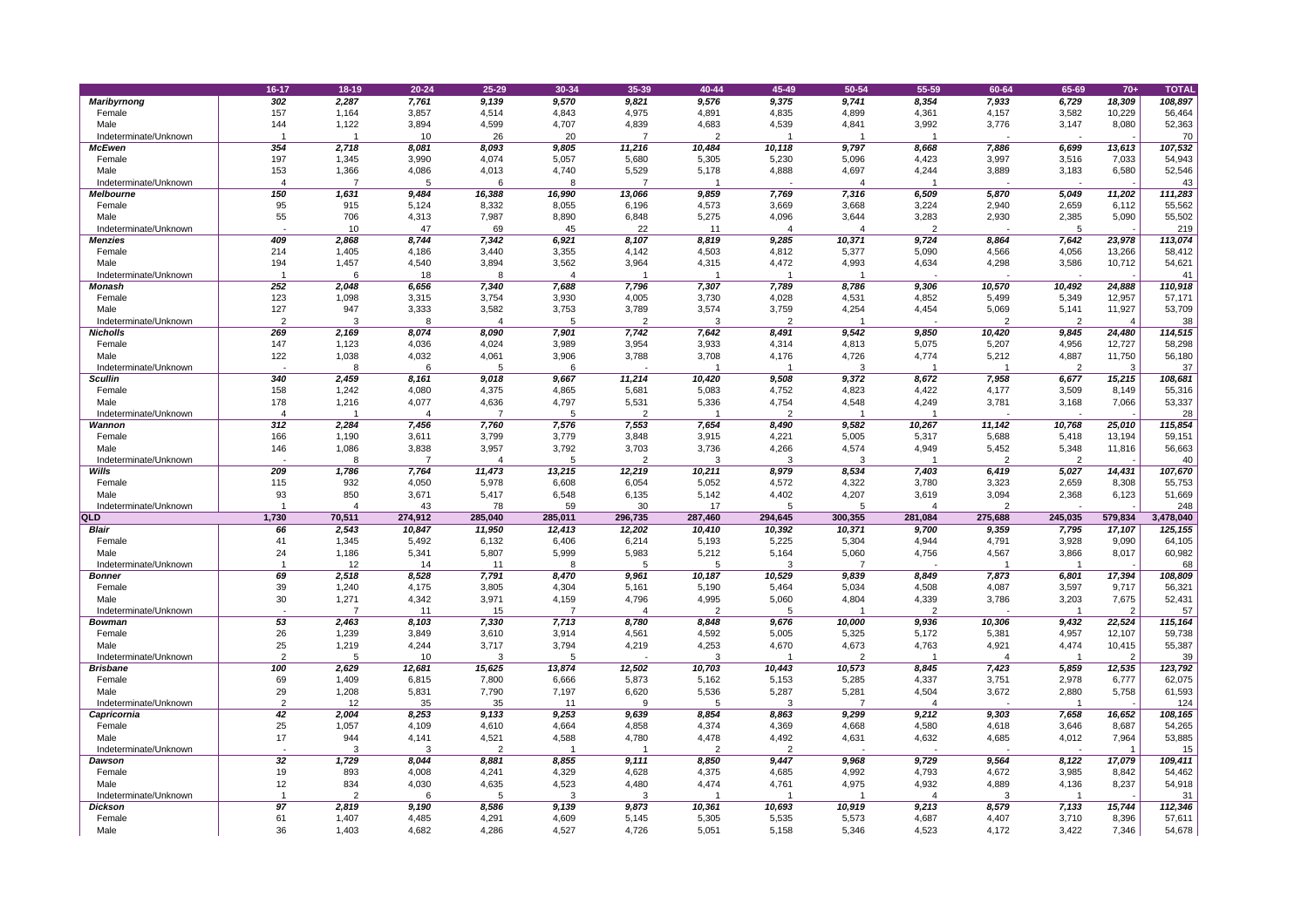|                                | 16-17                    | 18-19          | $20 - 24$      | 25-29          | 30-34          | 35-39          | 40-44          | 45-49                   | 50-54           | 55-59           | 60-64           | 65-69          | $70+$            | <b>TOTAL</b>      |
|--------------------------------|--------------------------|----------------|----------------|----------------|----------------|----------------|----------------|-------------------------|-----------------|-----------------|-----------------|----------------|------------------|-------------------|
| Indeterminate/Unknown          | $\sim$                   | -9             | 23             | 9              | $\mathbf{3}$   | 2              |                | $\sim$                  |                 | 3               |                 |                | $\overline{2}$   | 57                |
| <b>Fadden</b>                  | 53                       | 2,628          | 10,227         | 10,583         | 10,192         | 10,285         | 10,216         | 10,598                  | 10,820          | 10,053          | 9,515           | 8,811          | 22,625           | 126,606           |
| Female                         | 25                       | 1,371          | 5,180          | 5,366          | 5,281          | 5,233          | 5,237          | 5,458                   | 5,604           | 5,211           | 5,034           | 4,747          | 12,096           | 65,843            |
| Male                           | 26                       | 1,253          | 5,038          | 5,206          | 4,906          | 5,047          | 4,978          | 5,136                   | 5,215           | 4,840           | 4,480           | 4,062          | 10,527           | 60,714            |
| Indeterminate/Unknown          | ົ                        |                |                | 11             |                | 5              |                |                         |                 | 2               |                 | $\overline{2}$ | $\overline{2}$   | 49                |
| <b>Fairfax</b>                 | 38                       | 2,309          | 7,941          | 7,817          | 8,317          | 9,417          | 9,706          | 10,463                  | 10,715          | 10,491          | 10,726          | 9,934          | 24,507           | 122,381           |
| Female                         | 20                       | 1,222          | 4,124          | 3,959          | 4,189          | 4,870          | 5,037          | 5,367                   | 5,672           | 5,612           | 5,739           | 5,250          | 13,115           | 64,176            |
| Male                           | 18                       | 1,084          | 3,812          | 3,857          | 4,126          | 4,545          | 4,667          | 5,093                   | 5,042           | 4,875           | 4,985           | 4,684          | 11,391           | 58,179            |
| Indeterminate/Unknown          |                          |                |                |                |                |                |                |                         |                 |                 |                 |                |                  | 26                |
| <b>Fisher</b>                  | 57<br>38                 | 2,699<br>1,421 | 8,765<br>4,465 | 8,654<br>4,342 | 8,468          | 9,156<br>4,840 | 9,313<br>4,774 | 9,904<br>5,152          | 10,591<br>5,511 | 10,193<br>5,486 | 10,624<br>5,643 | 9,919<br>5,334 | 26,151           | 124,494<br>65,355 |
| Female<br>Male                 | 1۶                       | 1,273          | 4,297          | 4,306          | 4,335<br>4,130 | 4,314          | 4,536          | 4,751                   | 5,077           | 4,707           | 4,981           | 4,584          | 14,014<br>12,135 | 59,109            |
| Indeterminate/Unknown          |                          |                | 3              | 6              | 3              |                | 3              |                         | 3               |                 |                 |                | $\overline{2}$   | 30 <sup>°</sup>   |
| <b>Flynn</b>                   | 51                       | 1,939          | 7,711          | 8,408          | 8,762          | 9,235          | 8,859          | 9,299                   | 9,937           | 10,133          | 10,051          | 8,094          | 15,987           | 108,466           |
| Female                         | 33                       | 1,042          | 3,771          | 4,231          | 4,442          | 4,640          | 4,394          | 4,625                   | 4,841           | 4,938           | 4,745           | 3,765          | 7,664            | 53,131            |
| Male                           | 18                       | 892            | 3,933          | 4,175          | 4,318          | 4,592          | 4,462          | 4,671                   | 5,095           | 5,194           | 5,303           | 4,326          | 8,320            | 55,299            |
| Indeterminate/Unknown          |                          |                |                | ົ              | $\overline{2}$ |                |                |                         |                 |                 |                 |                | 3                | 36                |
| Forde                          | 55                       | 2,563          | 10,378         | 11,121         | 11,050         | 11,086         | 10,337         | 10,174                  | 9,798           | 8,545           | 8,348           | 7,311          | 17,130           | 117,896           |
| Female                         | 30                       | 1,308          | 5,293          | 5,636          | 5,645          | 5,670          | 5,214          | 5,124                   | 5,066           | 4,373           | 4,409           | 3,837          | 9,263            | 60,868            |
| Male                           | 23                       | 1,247          | 5,057          | 5,476          | 5,400          | 5,413          | 5,120          | 5,046                   | 4,730           | 4,168           | 3,935           | 3,474          | 7,865            | 56,954            |
| Indeterminate/Unknown          |                          |                | 28             | 9              |                |                |                |                         |                 |                 |                 |                | $\overline{2}$   | 74                |
| <b>Griffith</b>                | 58                       | 2,727          | 12,086         | 13,902         | 12,724         | 12,553         | 11,220         | 10,691                  | 10,493          | 8,440           | 7,302           | 5,581          | 12,186           | 119,963           |
| Female                         | 31                       | 1,384          | 6,422          | 6,996          | 6,249          | 6,255          | 5,613          | 5,414                   | 5,349           | 4,292           | 3,705           | 2,946          | 6,726            | 61,382            |
| Male                           | 27                       | 1,333          | 5,617          | 6,861          | 6,453          | 6,286          | 5,603          | 5,275                   | 5,143           | 4,146           | 3,594           | 2,634          | 5,460            | 58,432            |
| Indeterminate/Unknown<br>Groom | 90                       | 10<br>2,335    | 47<br>8,766    | 45<br>9,065    | 22<br>8,750    | 12<br>8,762    | 8,187          | $\overline{2}$<br>8,525 | 9,055           | 2<br>8,442      | 8,790           | 8,123          | 21,014           | 149<br>109,904    |
| Female                         | 61                       | 1,214          | 4,336          | 4,573          | 4,526          | 4,572          | 4,234          | 4,406                   | 4,755           | 4,431           | 4,652           | 4,290          | 11,629           | 57,679            |
| Male                           | 26                       | 1,116          | 4,419          | 4,486          | 4,217          | 4,187          | 3,950          | 4,119                   | 4,298           | 4,010           | 4,138           | 3,833          | 9,385            | 52,184            |
| Indeterminate/Unknown          |                          |                | 11             |                |                |                |                |                         |                 |                 |                 |                |                  | 41                |
| <b>Herbert</b>                 | 48                       | 2,247          | 11,015         | 11,649         | 10,508         | 10,134         | 9,311          | 9,454                   | 9,646           | 8,866           | 8,690           | 7,079          | 15,009           | 113,656           |
| Female                         | 30                       | 1,221          | 5,539          | 5,504          | 5,243          | 5,133          | 4,763          | 4,776                   | 4,904           | 4,493           | 4,443           | 3,585          | 8,052            | 57,686            |
| Male                           | 18                       | 1,024          | 5,470          | 6,140          | 5,259          | 4,997          | 4,546          | 4,676                   | 4,739           | 4,372           | 4,245           | 3,494          | 6,956            | 55,936            |
| Indeterminate/Unknown          | $\overline{\phantom{0}}$ | ົ              |                | 5              | 6              |                |                |                         | 3               |                 |                 |                |                  | 34                |
| <b>Hinkler</b>                 | 49                       | 1,719          | 6,522          | 6,605          | 6,439          | 6,806          | 7,279          | 7,956                   | 8,942           | 9,738           | 11,241          | 11,704         | 31,163           | 116,163           |
| Female                         | 26                       | 897            | 3,220          | 3,311          | 3,293          | 3,618          | 3,869          | 4,083                   | 4,742           | 5,239           | 5,960           | 6,105          | 16,213           | 60,576            |
| Male                           | 23                       | 818            | 3,296          | 3,292          | 3,143          | 3,187          | 3,410          | 3,872                   | 4,198           | 4,496           | 5,279           | 5,598          | 14,948           | 55,560            |
| Indeterminate/Unknown          |                          |                |                | $\overline{2}$ | -3             |                |                |                         |                 |                 |                 |                | 2                | 27                |
| <b>Kennedy</b>                 | 34                       | 1,615          | 7,499          | 8,706          | 8,876          | 8,373          | 8,527          | 9,042                   | 10,070          | 10,220          | 10,492          | 9,536          | 20,952           | 113,942           |
| Female<br>Male                 | 16<br>18                 | 830<br>782     | 3,701<br>3,790 | 4,274<br>4,427 | 4,550          | 4,288          | 4,384          | 4,599<br>4,442          | 5,070<br>4,998  | 5,097           | 5,123           | 4,613<br>4,922 | 10,316           | 56,861            |
| Indeterminate/Unknown          |                          |                |                |                | 4,321          | 4,083          | 4,140          |                         |                 | 5,118<br>5      | 5,368           |                | 10,633           | 57,042<br>39      |
| Leichhardt                     | 43                       | 2,000          | 8,135          | 9,228          | 9,862          | 10,040         | 10,107         | 10,903                  | 10,994          | 10,464          | 9,922           | 8,515          | 16,351           | 116,564           |
| Female                         | 23                       | 1,018          | 4,051          | 4,713          | 4,952          | 5,129          | 5,193          | 5,457                   | 5,455           | 5,188           | 4,938           | 4,144          | 8,160            | 58,421            |
| Male                           | 20                       | 977            | 4,079          | 4,507          | 4,909          | 4,906          | 4,912          | 5,445                   | 5,537           | 5,274           | 4,982           | 4,371          | 8,190            | 58,109            |
| Indeterminate/Unknown          |                          |                |                | 8              |                |                | റ              |                         |                 | 2               |                 |                |                  | 34                |
| Lilley                         | 73                       | 2,118          | 8,726          | 10,111         | 10,659         | 11,127         | 9,910          | 9,746                   | 9,275           | 8,246           | 7,505           | 6,513          | 17,764           | 111,773           |
| Female                         | 47                       | 1,112          | 4,438          | 5,072          | 5,307          | 5,566          | 4,952          | 4,976                   | 4,732           | 4,242           | 3,914           | 3,424          | 10,253           | 58,035            |
| Male                           | 26                       | 1,000          | 4,267          | 5,026          | 5,338          | 5,555          | 4,956          | 4,768                   | 4,541           | 4,004           | 3,590           | 3,089          | 7,511            | 53,671            |
| Indeterminate/Unknown          |                          | 6              | 21             | 13             | 14             |                | $\mathcal{D}$  |                         | $\overline{2}$  |                 |                 |                |                  | 67                |
| Longman                        | 56                       | 2,461          | 9,791          | 10,346         | 10,036         | 9,935          | 9,443          | 10,065                  | 10,471          | 10,105          | 10,278          | 10,158         | 24,598           | 127,743           |
| Female<br>Male                 | 31<br>23                 | 1,332<br>1,121 | 4,907<br>4,875 | 5,355<br>4,988 | 5,258<br>4,772 | 5,186<br>4,745 | 4,910<br>4,528 | 5,116<br>4,945          | 5,489<br>4,982  | 5,265<br>4,839  | 5,440<br>4,836  | 5,354<br>4,802 | 12,815<br>11,780 | 66,458            |
| Indeterminate/Unknown          |                          |                |                |                |                |                |                |                         |                 |                 |                 |                |                  | 61,236<br>49      |
| <b>Maranoa</b>                 | 49                       | 1,814          | 7,601          | 7,814          | 7,410          | 7,437          | 7,374          | 8,174                   | 9,333           | 9,631           | 10,051          | 9,533          | 22,193           | 108,414           |
| Female                         | 31                       | 943            | 3,799          | 3,928          | 3,744          | 3,862          | 3,803          | 4,143                   | 4,690           | 4,826           | 4,997           | 4,655          | 11,104           | 54,525            |
| Male                           |                          | 869            | 3,792          | 3,880          | 3,663          | 3,574          | 3,570          | 4,030                   | 4,641           | 4,804           | 5,053           | 4,878          | 11,087           | 53,858            |
| Indeterminate/Unknown          |                          |                | 10             |                | 3              |                |                |                         | $\overline{2}$  |                 |                 |                | $\overline{2}$   | 31                |
| <b>McPherson</b>               | 42                       | 2,549          | 8,713          | 9,308          | 9,637          | 10,066         | 10,141         | 10,276                  | 9,842           | 8,792           | 8,909           | 8,078          | 20,558           | 116,911           |
| Female                         | 17                       | 1,282          | 4,606          | 4,897          | 5,031          | 5,224          | 5,288          | 5,216                   | 5,118           | 4,601           | 4,778           | 4,357          | 11,222           | 61,637            |
| Male                           | 25                       | 1,262          | 4,102          | 4,403          | 4,599          | 4,839          | 4,852          | 5,058                   | 4,719           | 4,190           | 4,131           | 3,719          | 9,335            | 55,234            |
| Indeterminate/Unknown          | $\overline{\phantom{0}}$ |                |                | 8              |                |                |                |                         |                 |                 |                 | $\Omega$       |                  | 40                |
| <b>Moncrieff</b>               | 35                       | 2,250          | 9,770          | 10,038         | 9,699          | 9,441          | 9,279          | 9,637                   | 10,098          | 9,487           | 9,452           | 8,756          | 24,014           | 121,956           |
| Female                         | 17<br>$\mathbf{H}$       | 1,204          | 5,172          | 5,041          | 4,753          | 4,611          | 4,522          | 4,799                   | 5,084           | 4,807           | 4,933           | 4,589          | 12,929           | 62,461            |
| Male                           | 18                       | 1,042          | 4,586          | 4,993          | 4,937          | 4,829          | 4,756          | 4,835                   | 5,013           | 4,679           | 4,514           | 4,166          | 11,083           | 59,451            |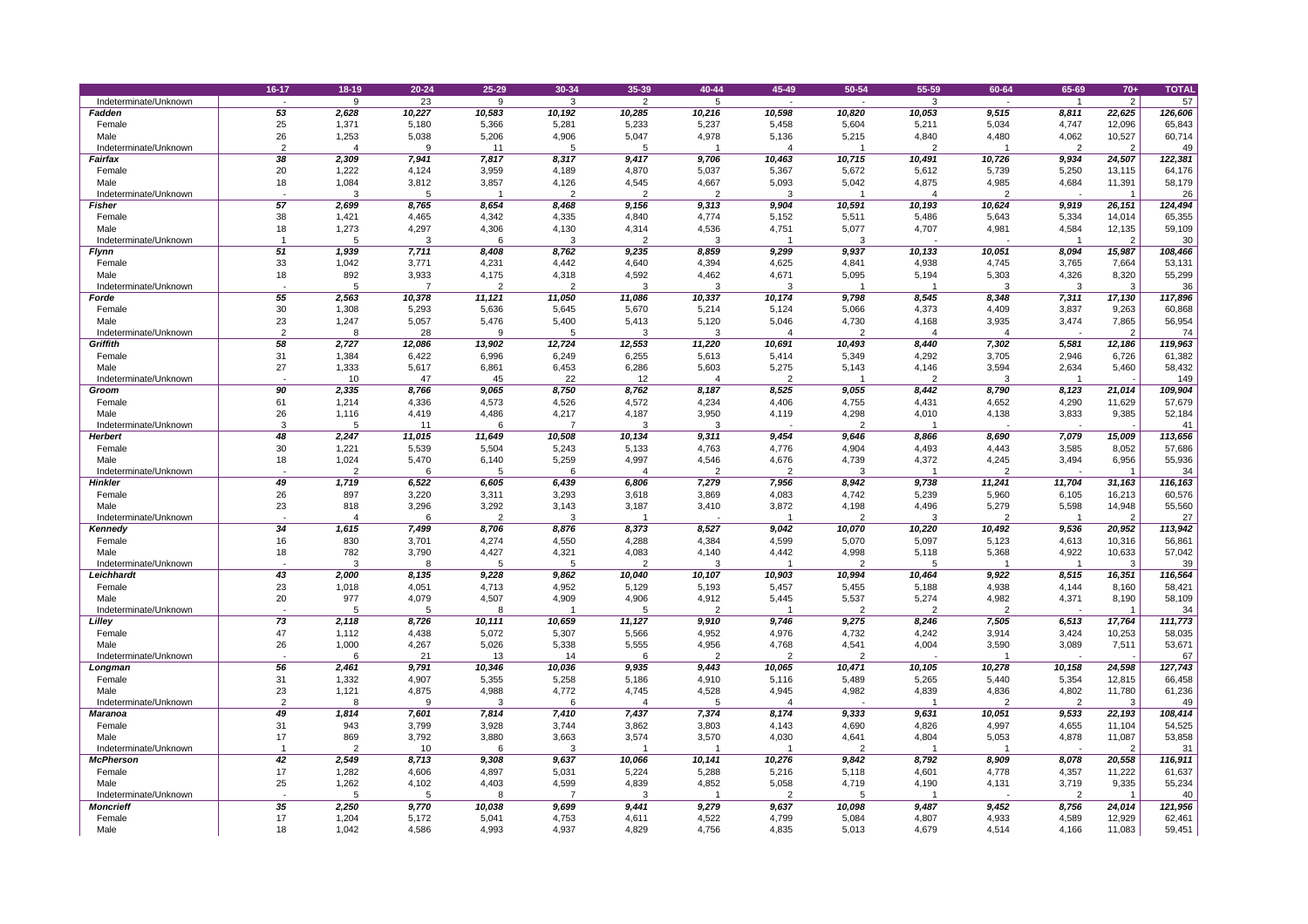|                                           | 16-17    | $18 - 19$      | $20 - 24$      | 25-29           | 30-34           | 35-39           | 40-44           | 45-49          | 50-54           | 55-59          | 60-64          | 65-69          | $70+$            | <b>TOTAL</b>      |
|-------------------------------------------|----------|----------------|----------------|-----------------|-----------------|-----------------|-----------------|----------------|-----------------|----------------|----------------|----------------|------------------|-------------------|
| Indeterminate/Unknown                     |          |                | 12             |                 | 9               |                 |                 | 3              |                 |                |                |                | $\overline{2}$   | 44                |
| <b>Moreton</b>                            | 70       | 2,348          | 9,901          | 9,734           | 9,517           | 10,582          | 9,813           | 9,024          | 8,769           | 7,812          | 7,222          | 6,299          | 15,725           | 106,816           |
| Female                                    | 38       | 1,234          | 4,933          | 4,623           | 4,566           | 5,216           | 4,869           | 4,528          | 4,422           | 3,941          | 3,674          | 3,299          | 8,618            | 53,961            |
| Male                                      | 32       | 1,108          | 4,942          | 5,080           | 4,943           | 5,361           | 4,941           | 4,492          | 4,344           | 3,869          | 3,548          | 3,000          | 7,107            | 52,767            |
| Indeterminate/Unknown                     |          |                | 26             | 31              |                 |                 | 3               |                | 3               | $\overline{2}$ |                |                |                  | 88                |
| Oxley                                     | 64       | 2,703          | 9,712          | 10,066          | 10,964          | 11,649          | 10,677          | 9,987          | 9,758           | 8,613          | 7,910          | 6,362          | 13,653           | 112,118           |
| Female                                    | 30       | 1,389          | 4,823          | 5,053           | 5,581           | 6,031           | 5,305           | 5,124          | 5,005           | 4,402          | 3,980          | 3,271          | 7,446            | 57,440            |
| Male                                      | 32       | 1,307          | 4,880          | 5,004           | 5,373           | 5,617           | 5,369           | 4,859          | 4,752           | 4,209          | 3,929          | 3,090          | 6,207            | 54,628            |
| Indeterminate/Unknown                     | റ        |                |                | 9               | 10              |                 |                 |                |                 |                |                |                |                  | 50                |
| <b>Petrie</b>                             | 70       | 2,551          | 9,144          | 9,380           | 10,236          | 11,181          | 10,925          | 10,557         | 10,365          | 9,438          | 8,929          | 8,414          | 22,985           | 124,175           |
| Female<br>Male                            | 35<br>34 | 1,344<br>1,198 | 4,586<br>4,539 | 4,791<br>4,577  | 5,239           | 5,778<br>5,400  | 5,537<br>5,386  | 5,457<br>5,098 | 5,347<br>5,017  | 4,931          | 4,845<br>4,082 | 4,567          | 12,926<br>10,058 | 65,383            |
| Indeterminate/Unknown                     |          |                | 19             | 12              | 4,987<br>10     | 3               |                 |                |                 | 4,506          |                | 3,843          |                  | 58,725<br>67      |
| <b>Rankin</b>                             | 66       | 2,462          | 9,691          | 9,474           | 9,837           | 11,069          | 10,253          | 9,456          | 8,950           | 8,134          | 7,867          | 6,679          | 13,911           | 107,849           |
| Female                                    | 35       | 1,267          | 4,763          | 4,623           | 4,958           | 5,679           | 5,087           | 4,770          | 4,569           | 4,115          | 4,115          | 3,500          | 7,316            | 54,797            |
| Male                                      | 30       | 1,191          | 4,917          | 4,841           | 4,870           | 5,387           | 5,165           | 4,686          | 4,380           | 4,019          | 3,751          | 3,179          | 6,594            | 53,010            |
| Indeterminate/Unknown                     |          |                | 11             | 10              |                 | -3              |                 |                |                 |                |                |                |                  | 42                |
| <b>Ryan</b>                               | 84       | 3,260          | 11,809         | 8,885           | 7,974           | 9,022           | 10,263          | 10,591         | 9,993           | 8,164          | 7,188          | 6,349          | 16,644           | 110,226           |
| Female                                    | 42       | 1,647          | 5,736          | 4,101           | 3,984           | 4,666           | 5,271           | 5,508          | 5,008           | 4,214          | 3,696          | 3,419          | 9,086            | 56,378            |
| Male                                      | 42       | 1,598          | 6,039          | 4,766           | 3,976           | 4,351           | 4,986           | 5,081          | 4,984           | 3,949          | 3,491          | 2,930          | 7,558            | 53,751            |
| Indeterminate/Unknown                     |          | 15             | 34             | 18              | 14              |                 |                 |                |                 |                |                |                |                  | 97                |
| <b>Wide Bay</b>                           | 43       | 1,785          | 6,263          | 5,921           | 5,959           | 6,809           | 7,606           | 8,818          | 9,882           | 10,637         | 11,928         | 11,616         | 27,216           | 114,483           |
| Female                                    | 28       | 900            | 3,066          | 2,860           | 3,037           | 3,593           | 3,943           | 4,551          | 5,039           | 5,644          | 6,174          | 5,879          | 13,702           | 58,416            |
| Male                                      | 15       | 882            | 3,192          | 3,061           | 2,920           | 3,214           | 3,663           | 4,265          | 4,838           | 4,992          | 5,753          | 5,736          | 13,513           | 56,044            |
| Indeterminate/Unknown                     |          | 3              |                |                 | $\overline{2}$  | $\overline{2}$  |                 | 2              | 5               |                |                |                |                  | 23                |
| <b>Wright</b>                             | 43       | 2,724          | 9,100          | 8,929           | 9,418           | 10,502          | 10,501          | 11,262         | 11,589          | 10,956         | 10,341         | 8,871          | 18,463           | 122,699           |
| Female                                    | 23       | 1,438          | 4,492          | 4,563           | 4,917           | 5,490           | 5,336           | 5,747          | 5,897           | 5,512          | 5,222          | 4,444          | 9,235            | 62,316            |
| Male<br>Indeterminate/Unknown             | 20       | 1,284          | 4,600          | 4,364           | 4,495           | 5,010           | 5,163           | 5,512          | 5,690           | 5,444          | 5,118          | 4,427          | 9,227            | 60,354            |
| <b>WA</b>                                 | 961      | 37,663         | 131,121        | 137,903         | 150,598         | 164,390         | 153,495         | 148,841        | 154,261         | 143,585        | 136,863        | 122,139        | 282,466          | 29<br>1,764,286   |
| <b>Brand</b>                              | 51       | 2,717          | 9,577          | 10,756          | 11,514          | 11,841          | 10,556          | 10,196         | 10,263          | 9,380          | 8,236          | 6,838          | 15,535           | 117,460           |
| Female                                    | 31       | 1,360          | 4,780          | 5,449           | 5,885           | 5,974           | 5,226           | 5,103          | 5,102           | 4,678          | 4,127          | 3,619          | 8,271            | 59,605            |
| Male                                      | 20       | 1,354          | 4,788          | 5,299           | 5,624           | 5,864           | 5,328           | 5,092          | 5,161           | 4,700          | 4,108          | 3,217          | 7,263            | 57,818            |
| Indeterminate/Unknown                     |          |                | .9             |                 |                 |                 | ົ               |                |                 | $\overline{2}$ |                | - 2            |                  | 37                |
| <b>Burt</b>                               | 76       | 2,621          | 9,261          | 9,797           | 10,979          | 12,923          | 11,523          | 9,497          | 8,939           | 7,958          | 7,335          | 6,701          | 14,970           | 112,580           |
| Female                                    | 40       | 1,334          | 4,609          | 4,902           | 5,535           | 6,313           | 5,415           | 4,527          | 4,393           | 3,920          | 3,765          | 3,481          | 8,039            | 56,273            |
| Male                                      | 36       | 1,281          | 4,641          | 4,890           | 5,440           | 6,608           | 6,104           | 4,968          | 4,544           | 4,036          | 3,568          | 3,218          | 6,930            | 56,264            |
| Indeterminate/Unknown                     |          |                | 11             |                 |                 |                 |                 |                |                 |                |                |                |                  | 43                |
| <b>Canning</b>                            | 36       | 2,410          | 7,719          | 7,878           | 8,515           | 8,961           | 8,342           | 8,440          | 9,419           | 9,465          | 9,668          | 9,321          | 24,431           | 114,605           |
| Female                                    | 18       | 1,247          | 3,849          | 3,982           | 4,377           | 4,519           | 4,176           | 4,276          | 4,778           | 4,732          | 5,080          | 4,919          | 12,522           | 58,475            |
| Male                                      | 18       | 1,157          | 3,858          | 3,891           | 4,133           | 4,440           | 4,162           | 4,160          | 4,639           | 4,730          | 4,587          | 4,400          | 11,909           | 56,084            |
| Indeterminate/Unknown                     |          |                | 12             | 5               |                 |                 |                 |                |                 |                |                |                |                  | 46                |
| Cowan<br>Female                           | 64<br>36 | 2,492<br>1,262 | 9,396<br>4,678 | 10,012<br>4,883 | 10,745<br>5,314 | 11,601<br>5,657 | 10,154<br>4,913 | 9,756<br>4,901 | 10,053<br>4,999 | 9,741<br>4,932 | 9,526<br>4,847 | 8,581<br>4,526 | 20,285<br>10,940 | 122,406<br>61,888 |
| Male                                      | 28       | 1,229          | 4,706          | 5,119           | 5,428           | 5,940           | 5,240           | 4,852          | 5,052           | 4,808          | 4,679          | 4,055          | 9,345            | 60,481            |
| Indeterminate/Unknown                     |          |                | 12             | 10              | 3               |                 |                 |                |                 |                |                |                |                  | 37                |
| <b>Curtin</b>                             | 66       | 2,881          | 8,997          | 8,652           | 9,339           | 9,900           | 9,696           | 9,906          | 10,591          | 9,520          | 8,789          | 8,048          | 22,076           | 118,461           |
| Female                                    | 33       | 1,414          | 4,560          | 4,319           | 4,682           | 5,099           | 4,925           | 5,078          | 5,507           | 4,930          | 4,543          | 4,234          | 12,280           | 61,604            |
| Male                                      | 33       | 1,457          | 4,430          | 4,325           | 4,653           | 4,796           | 4,770           | 4,827          | 5,084           | 4,589          | 4,246          | 3,813          | 9,795            | 56,818            |
| Indeterminate/Unknown                     |          | 10             |                |                 |                 |                 |                 |                |                 |                |                |                |                  | 39                |
| <b>Durack</b>                             | 47       | 1,807          | 7,031          | 8,714           | 10,605          | 11,459          | 10,613          | 10,512         | 11,478          | 10,688         | 10,156         | 8,537          | 16,367           | 118,014           |
| Female                                    | 31       | 929            | 3,518          | 4,465           | 5,461           | 5,889           | 5,292           | 5,174          | 5,610           | 5,157          | 4,813          | 4,092          | 7,871            | 58,302            |
| Male                                      | 16       | 874            | 3,511          | 4,246           | 5,143           | 5,569           | 5,319           | 5,335          | 5,867           | 5,528          | 5,343          | 4,443          | 8,496            | 59,690            |
| Indeterminate/Unknown                     |          |                |                | 3               |                 |                 |                 |                |                 | 3              |                | $\overline{2}$ |                  | 22                |
| <b>Forrest</b>                            | 63       | 2,225          | 6,884          | 6,979           | 7,957           | 9,135           | 9,440           | 9,723          | 10,032          | 9,497          | 9,996          | 9,387          | 21,152           | 112,470           |
| Female                                    | 34       | 1,135          | 3,360          | 3,440           | 4,075           | 4,753           | 4,801           | 4,890          | 5,175           | 4,808          | 5,296          | 4,793          | 11,080           | 57,640            |
| Male                                      | 28       | 1,083          | 3,520          | 3,534           | 3,878           | 4,378           | 4,638           | 4,826          | 4,856           | 4,687          | 4,699          | 4,593          | 10,071           | 54,791            |
| Indeterminate/Unknown<br><b>Fremantle</b> | 49       | 2,349          | 8,779          | 9,609           | 10,770          | 11,427          | 10,537          | 10,087         | 10,346          | 2<br>9,147     | 8,638          | 7,536          | 16,758           | 39<br>116,032     |
|                                           |          |                |                |                 |                 |                 |                 |                |                 |                |                |                |                  | 59,589            |
|                                           |          |                |                |                 |                 |                 |                 |                |                 |                |                |                |                  |                   |
| Female                                    | 31       | 1,244          | 4,533          | 4,892           | 5,523           | 5,649           | 5,248           | 5,058          | 5,255           | 4,682          | 4,492          | 3,929          | 9,053            |                   |
| Male<br>Indeterminate/Unknown             | 18       | 1,096          | 4,232<br>14    | 4,704<br>13     | 5,238           | 5,775           | 5,286           | 5,027          | 5,089           | 4,461          | 4,144          | 3,606          | 7,704            | 56,380            |
| Hasluck                                   | 73       | 2,722          | 8,961          | 9,299           | 10,786          | 11,612          | 10,725          | 10,100         | 10,552          | 9,427          | 8,526          | 7,130          | 16,936           | 63<br>116,849     |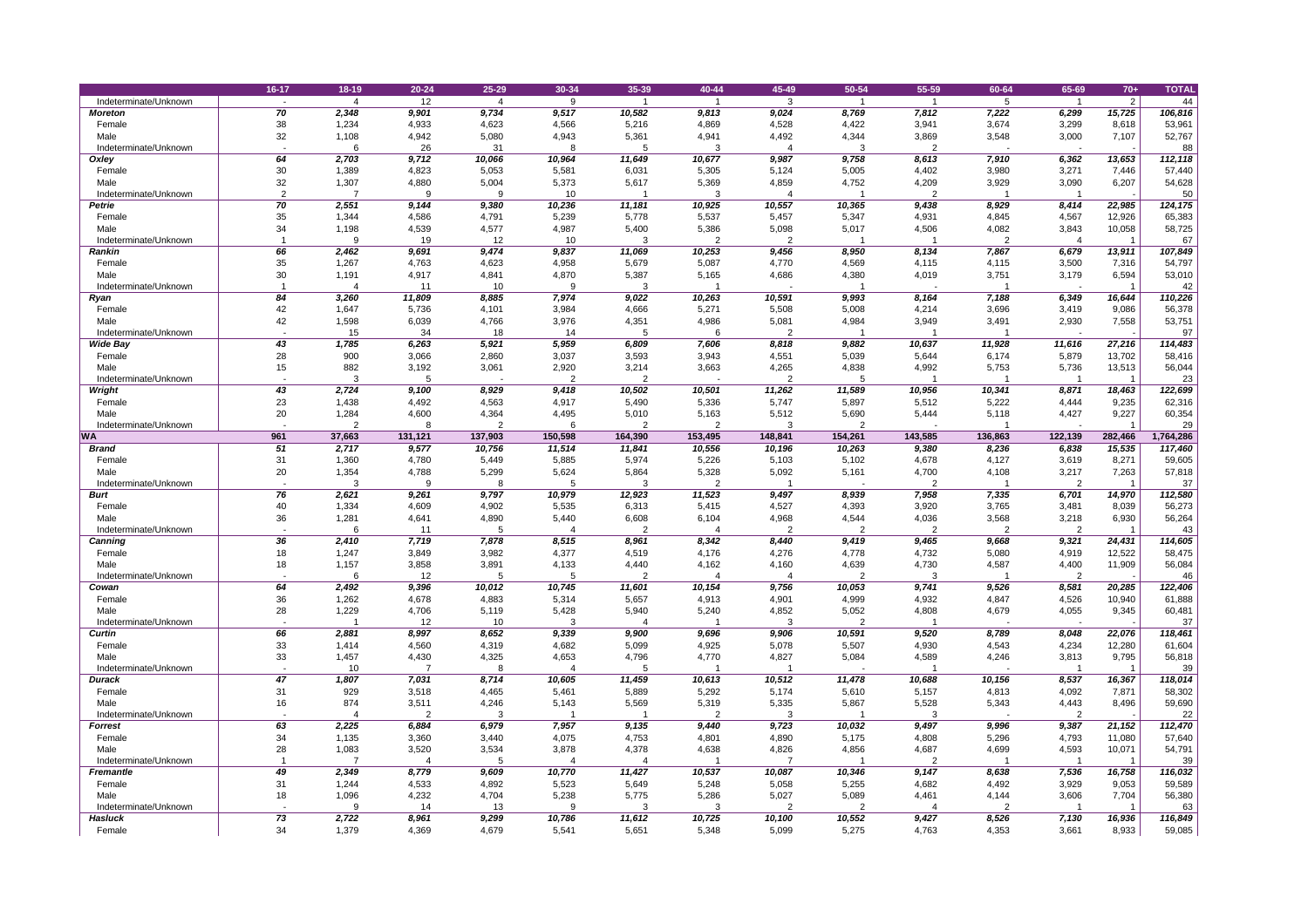|                       | 16-17 | $18 - 19$ | $20 - 24$ | 25-29  | 30-34  | 35-39   | 40-44          | 45-49          | 50-54   | 55-59          | 60-64   | 65-69  | $70+$          | <b>TOTAL</b>    |
|-----------------------|-------|-----------|-----------|--------|--------|---------|----------------|----------------|---------|----------------|---------|--------|----------------|-----------------|
| Male                  | 38    | 1,338     | 4,575     | 4,614  | 5,240  | 5,959   | 5,376          | 5,000          | 5,274   | 4,664          | 4,171   | 3,469  | 8,002          | 57,720          |
| Indeterminate/Unknown |       |           | 17        |        |        |         |                |                |         |                | 2       |        |                | 44              |
| <b>Moore</b>          | 83    | 2,857     | 9,030     | 7,728  | 7,821  | 9,600   | 9,985          | 10,419         | 11,119  | 10,701         | 10,625  | 9,718  | 19,305         | 118,991         |
| Female                | 46    | 1,405     | 4,305     | 3,656  | 3,839  | 4,865   | 5,101          | 5,260          | 5,636   | 5,621          | 5,458   | 5,031  | 10,201         | 60,424          |
| Male                  | 37    | 1,448     | 4,717     | 4,070  | 3,982  | 4,733   | 4,883          | 5,158          | 5,483   | 5,078          | 5,166   | 4,687  | 9,104          | 58,546          |
| Indeterminate/Unknown |       |           | -8        |        |        |         |                |                |         |                |         |        |                | 21              |
| <b>O'Connor</b>       | 47    | 2,121     | 6,995     | 7,746  | 8,181  | 8,736   | 8,595          | 9,313          | 10,379  | 10,796         | 11,378  | 10,170 | 23,022         | 117,479         |
| Female                | 25    | 1,056     | 3,450     | 3,693  | 4,141  | 4,456   | 4,394          | 4,712          | 5,126   | 5,371          | 5,576   | 4,938  | 11,476         | 58,414          |
| Male                  | 21    | 1,061     | 3,542     | 4,049  | 4,035  | 4,280   | 4,199          | 4,599          | 5,252   | 5,423          | 5,801   | 5,231  | 11,545         | 59,038          |
| Indeterminate/Unknown |       |           | 3         |        |        |         |                | $\overline{2}$ |         | $\overline{2}$ |         |        |                | 27              |
| Pearce                | 78    | 3,002     | 9,995     | 10,096 | 10,990 | 12,162  | 11,128         | 10,867         | 10,950  | 9,186          | 7,117   | 5,856  | 12,857         | 114,284         |
| Female                | 40    | 1,509     | 4,993     | 5,122  | 5,709  | 6,261   | 5,572          | 5,539          | 5,579   | 4,611          | 3,645   | 3,115  | 6,893          | 58,588          |
| Male                  | 38    | 1,487     | 4,992     | 4,970  | 5,278  | 5,898   | 5,555          | 5,326          | 5,371   | 4,575          | 3,471   | 2,741  | 5,964          | 55,666          |
| Indeterminate/Unknown |       |           | 10        |        |        |         |                |                |         |                |         |        |                | 30 <sup>°</sup> |
| <b>Perth</b>          | 57    | 1,897     | 8,146     | 10,996 | 13,046 | 13,615  | 11,261         | 10,055         | 9,925   | 9,110          | 8,546   | 7,418  | 18,015         | 122,087         |
| Female                | 29    | 989       | 4,294     | 5,463  | 6,495  | 6,414   | 5,335          | 4,902          | 4,903   | 4,476          | 4,320   | 3,817  | 9,978          | 61,415          |
| Male                  | 28    | 893       | 3,835     | 5,501  | 6,536  | 7,187   | 5,923          | 5,149          | 5,020   | 4,633          | 4,226   | 3,601  | 8,036          | 60,568          |
| Indeterminate/Unknown |       | 15        | 17        | 32     | 15     | 14      |                |                | റ       |                |         |        |                | 104             |
| <b>Swan</b>           | 57    | 2,329     | 10,262    | 11,498 | 11,753 | 12,192  | 10,552         | 9,408          | 9,435   | 8,774          | 8,605   | 7,592  | 18,186         | 120,643         |
| Female                | 35    | 1,206     | 5,142     | 5,518  | 5,609  | 5,789   | 5,002          | 4,548          | 4,512   | 4,386          | 4,340   | 3,988  | 10,049         | 60,124          |
| Male                  | 22    | 1,110     | 5,100     | 5,965  | 6,135  | 6,400   | 5,548          | 4,856          | 4,920   | 4,388          | 4,264   | 3,603  | 8,137          | 60,448          |
| Indeterminate/Unknown |       | 13        | 20        | 15     | 9      |         |                |                | 3       |                |         |        |                | 71              |
| <b>Tangney</b>        | 114   | 3,233     | 10,088    | 8,143  | 7,597  | 9,226   | 10,388         | 10,562         | 10,780  | 10,195         | 9,722   | 9,306  | 22,571         | 121,925         |
| Female                | 62    | 1,644     | 4,993     | 3,829  | 3,794  | 4,773   | 5,308          | 5,360          | 5,599   | 5,293          | 5,094   | 4,896  | 12,196         | 62,841          |
| Male                  | 52    | 1,583     | 5,083     | 4,306  | 3,802  | 4,449   | 5,077          | 5,200          | 5,181   | 4,901          | 4,626   | 4,410  | 10,374         | 59,044          |
| Indeterminate/Unknown |       |           | 12        |        |        |         |                |                |         |                |         |        |                | 40              |
| <b>SA</b>             | 738   | 29,177    | 89,239    | 95,122 | 97,289 | 102,765 | 97,144         | 98,872         | 107,100 | 105,101        | 106,344 | 96,988 | 244,881        | 1,270,760       |
| <b>Adelaide</b>       | 77    | 3,004     | 10,285    | 11,986 | 11,921 | 12,112  | 10,866         | 10,522         | 10,641  | 9,898          | 9,500   | 8,559  | 20,669         | 130,040         |
| Female                | 43    | 1,531     | 5,274     | 5,900  | 5,710  | 5,975   | 5,259          | 5,205          | 5,244   | 4,992          | 4,870   | 4,452  | 11,605         | 66,060          |
| Male                  | 33    | 1,457     | 4,981     | 6,060  | 6,196  | 6,132   | 5,603          | 5,313          | 5,393   | 4,906          | 4,630   | 4,107  | 9,061          | 63,872          |
| Indeterminate/Unknown |       | 16        | 30        | 26     | 15     |         |                |                |         |                |         |        | 3 <sup>1</sup> | 108             |
| <b>Barker</b>         | 55    | 2,503     | 7,167     | 7,735  | 7,860  | 8,377   | 8,403          | 9,071          | 10,831  | 11,068         | 11,996  | 11,202 | 26,978         | 123,246         |
| Female                | 30    | 1,272     | 3,564     | 3,883  | 3,942  | 4,263   | 4,305          | 4,559          | 5,460   | 5,563          | 6,043   | 5,504  | 14,037         | 62,425          |
| Male                  | 25    | 1,224     | 3,595     | 3,849  | 3,912  | 4,114   | 4,096          | 4,512          | 5,368   | 5,502          | 5,950   | 5,696  | 12,939         | 60,782          |
| Indeterminate/Unknown |       |           |           |        |        |         |                |                |         |                |         |        |                | 39              |
| <b>Boothby</b>        | 70    | 3,116     | 9,436     | 9,187  | 9,305  | 10,058  | 10,064         | 10,167         | 10,337  | 9,955          | 10,299  | 9,759  | 27,060         | 128,813         |
| Female                | 35    | 1,572     | 4,803     | 4,487  | 4,637  | 5,161   | 5,170          | 5,112          | 5,306   | 5,213          | 5,475   | 5,252  | 15,307         | 67,530          |
| Male                  | 34    | 1,527     | 4,614     | 4,689  | 4,660  | 4,894   | 4,892          | 5,055          | 5,030   | 4,742          | 4,823   | 4,506  | 11,751         | 61,217          |
| Indeterminate/Unknown |       | 17        | 19        | 11     |        |         | $\overline{2}$ |                |         |                |         |        | $\overline{2}$ | 66              |
| Grey                  | 41    | 2,233     | 6,834     | 8,099  | 8,434  | 8,511   | 8,091          | 8,863          | 10,701  | 11,461         | 12,357  | 11,337 | 26,569         | 123,531         |
| Female                | 15    | 1,100     | 3,376     | 3,991  | 4,278  | 4,284   | 4,060          | 4,468          | 5,387   | 5,567          | 6,084   | 5,424  | 13,621         | 61,655          |
| Male                  | 25    | 1,128     | 3,445     | 4,104  | 4,155  | 4,226   | 4,029          | 4,393          | 5,313   | 5,894          | 6,272   | 5,912  | 12,944         | 61,840          |
| Indeterminate/Unknown |       |           | 13        |        |        |         |                |                |         |                |         |        |                | 36              |
| <b>Hindmarsh</b>      | 54    | 2,817     | 9,084     | 9,888  | 10,270 | 10,390  | 9,669          | 9,785          | 11,146  | 11,082         | 10,929  | 9,189  | 24,581         | 128,884         |
| Female                | 29    | 1,421     | 4,523     | 4,873  | 5,079  | 5,288   | 4,839          | 4,970          | 5,678   | 5,667          | 5,588   | 4,906  | 13,721         | 66,582          |
| Male                  | 25    | 1,382     | 4,539     | 5,009  | 5,186  | 5,101   | 4,829          | 4,815          | 5,466   | 5,415          | 5,340   | 4,283  | 10,860         | 62,250          |
| Indeterminate/Unknown |       | 14        | 22        |        |        |         |                |                |         |                |         |        |                | 52              |
| <b>Kingston</b>       | 102   | 3,034     | 9,034     | 9,917  | 10,434 | 10,921  | 9,944          | 9,841          | 10,151  | 9,809          | 10,088  | 9,477  | 21,784         | 124,536         |
| Female                | 68    | 1,525     | 4,478     | 4,918  | 5,156  | 5,518   | 5,023          | 4,880          | 5,187   | 5,096          | 5,326   | 5,081  | 11,739         | 63,995          |
| Male                  | 32    | 1,490     | 4,538     | 4,988  | 5,273  | 5,399   | 4,920          | 4,961          | 4,964   | 4,713          | 4,761   | 4,395  | 10,045         | 60,479          |
| Indeterminate/Unknown | ົ     | 19        | 18        | 11     |        |         |                |                |         |                |         |        |                | 62              |
| <b>Makin</b>          | 57    | 3,125     | 9,120     | 9,451  | 9,821  | 10,995  | 10,400         | 10,078         | 10,369  | 9,856          | 9,301   | 8,372  | 22,340         | 123,285         |
| Female                | 26    | 1,543     | 4,397     | 4,509  | 4,919  | 5,536   | 5,066          | 5,000          | 5,190   | 5,026          | 4,869   | 4,461  | 12,284         | 62,826          |
| Male                  | 31    | 1,572     | 4,709     | 4,938  | 4,900  | 5,456   | 5,333          | 5,078          | 5,175   | 4,830          | 4,429   | 3,911  | 10,054         | 60,416          |
| Indeterminate/Unknown |       | 10        | 14        |        | ົ      |         |                |                |         |                |         |        | $\overline{2}$ | 43              |
| <b>Mayo</b>           | 88    | 2,943     | 7,636     | 7,063  | 7,832  | 8,895   | 9,213          | 10,189         | 11,421  | 11,116         | 12,132  | 12,074 | 29,480         | 130,082         |
| Female                | 43    | 1,501     | 3,811     | 3,534  | 4,066  | 4,640   | 4,838          | 5,348          | 5,870   | 5,703          | 6,344   | 6,295  | 15,289         | 67,282          |
| Male                  |       | 1,427     | 3,808     | 3,518  | 3,761  | 4,250   | 4,372          | 4,838          | 5,551   | 5,412          | 5,784   | 5,777  | 14,191         | 62,733          |
| Indeterminate/Unknown |       | 15        | 17        | 11     |        |         |                |                |         |                |         |        |                | 67              |
| <b>Spence</b>         | 58    | 3,099     | 11,173    | 12,994 | 12,563 | 12,467  | 10,324         | 9,894          | 10,276  | 10,434         | 9,720   | 8,012  | 18,030         | 129,044         |
| Female                | 32    | 1,574     | 5,611     | 6,385  | 6,356  | 6,127   | 5,105          | 4,835          | 5,098   | 5,317          | 4,930   | 4,156  | 9,871          | 65,397          |
| Male                  | 25    | 1,512     | 5,552     | 6,603  | 6,202  | 6,335   | 5,215          | 5,059          | 5,174   | 5,115          | 4,789   | 3,854  | 8,159          | 63,594          |
| Indeterminate/Unknown |       | 13        | 10        |        |        |         |                |                |         | ∠              |         |        |                | 53              |
| <b>Sturt</b>          | 136   | 3,303     | 9,470     | 8,802  | 8,849  | 10,039  | 10,170         | 10,462         | 11,227  | 10,422         | 10,022  | 9,007  | 27,390         | 129,299         |